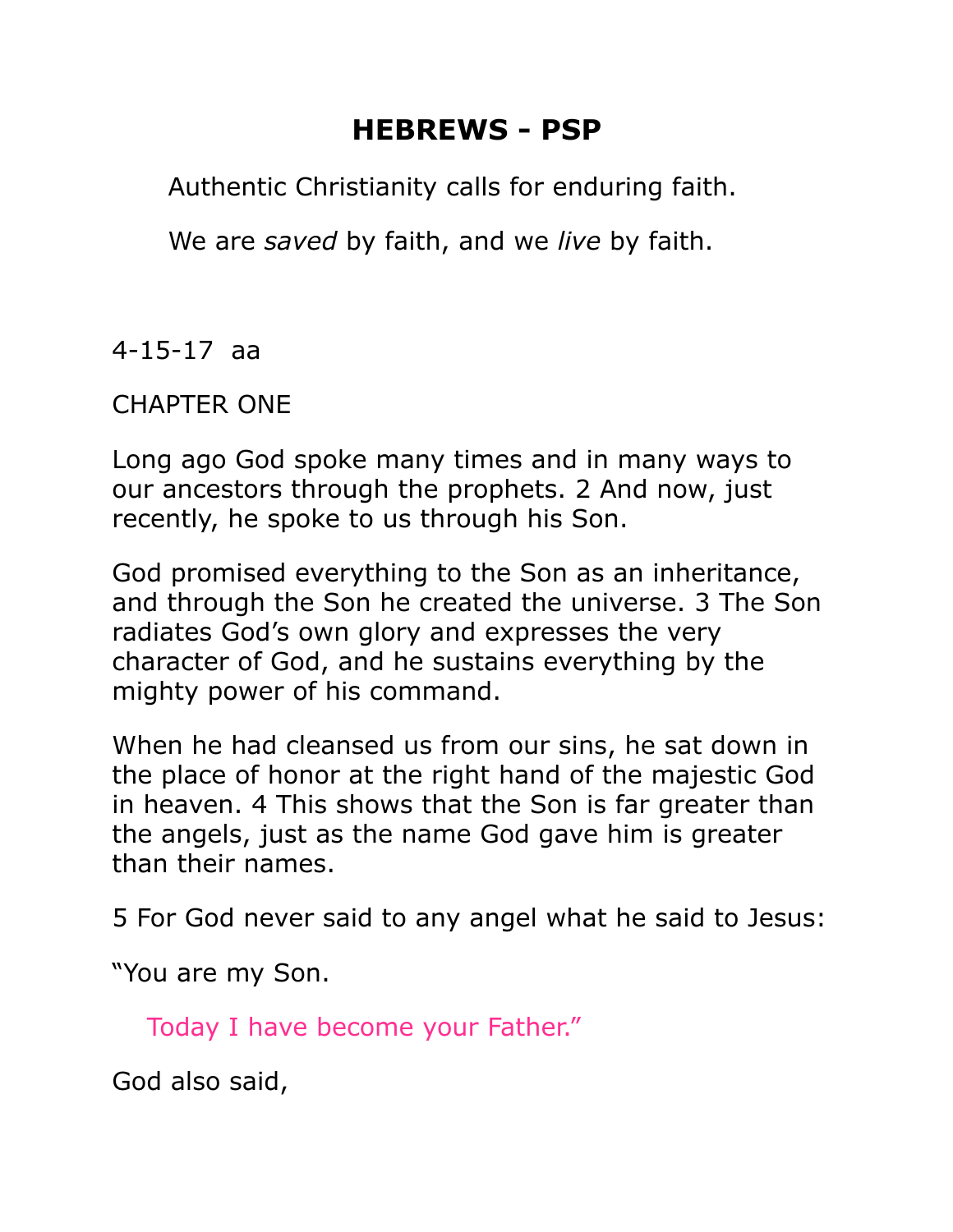"I will be his Father,

and he will be my Son."

6 And when he brought his supreme Son into the world, God said,

"Let all of God's angels worship him."

7 Regarding the angels, he says,

"He sends his angels like the winds,

his servants like flames of fire."

8 But to the Son he says,

"Your throne, O God, endures forever and ever.

You rule with a scepter of justice.

9 You love justice and hate evil.

Therefore, O God, your God has anointed you,

 pouring out the oil of joy on you more than on anyone else."

10 He also says to the Son,

"In the beginning, Lord, you laid the foundation of the earth

and made the heavens with your hands.

11 They will perish, but you remain forever.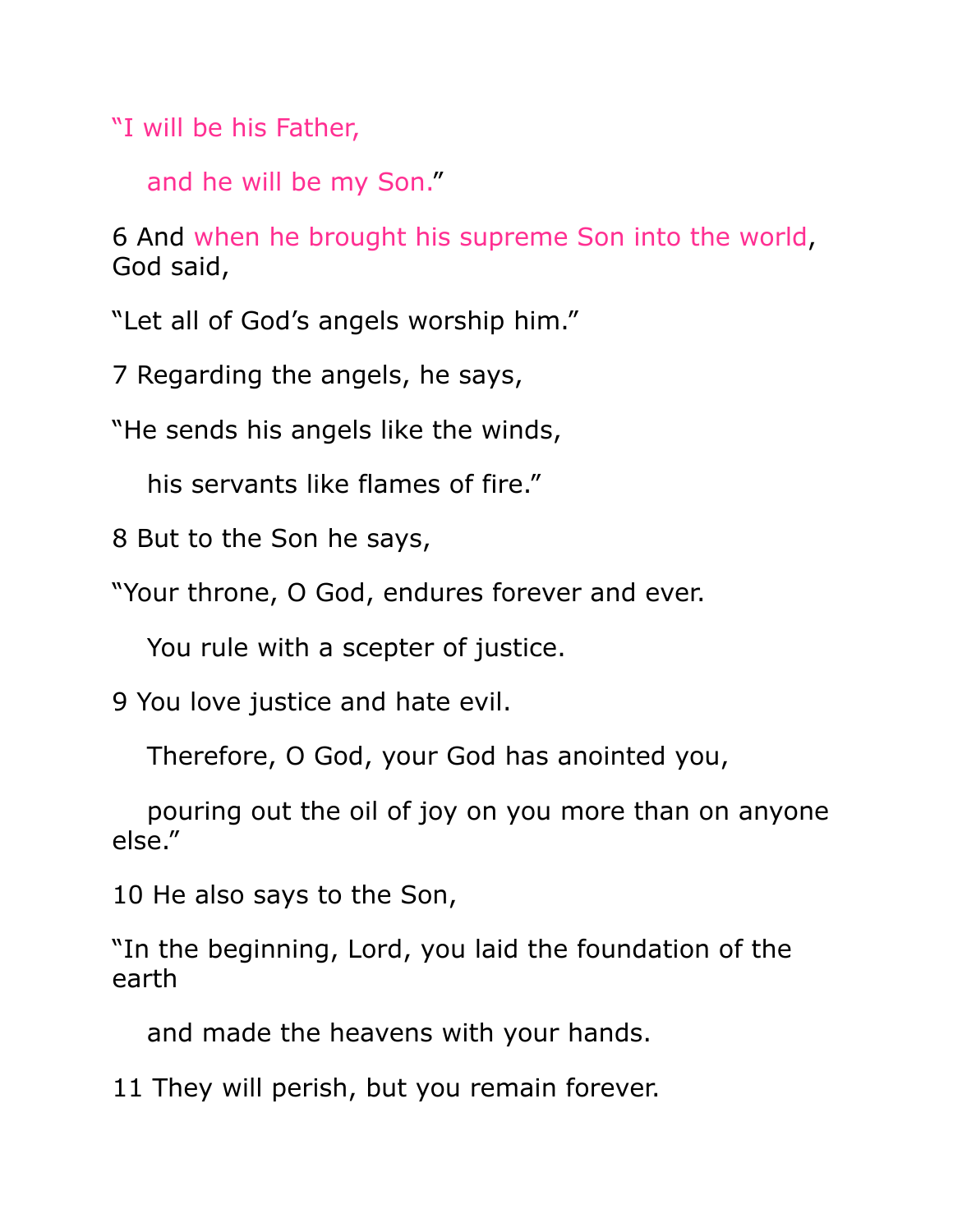They will wear out like old clothing.

12 You will fold them up like a cloak

and discard them like old clothing.

But you are always the same;

you will live forever."

13 And God never said to any of the angels,

"Sit in the place of honor at my right hand

until I humble your enemies,

making them a footstool under your feet."

14 Therefore, angels are only servants—spirits sent to care for people who will inherit salvation.

#### HEBREWS 2

So we must give careful attention to the truth we have heard, or we may drift away from it. Saving faith lays hold on the salvation God's grace offers, and saving faith holds onto the salvation God's grace offers. 2 For the message God delivered through angels has always stood firm, and every violation of the law and every act of disobedience was punished. 3 So what makes us think we can escape if we ignore this great salvation that was first announced by the Lord Jesus himself and then delivered to us by those who heard him speak? 4 And God confirmed the message by giving signs and wonders and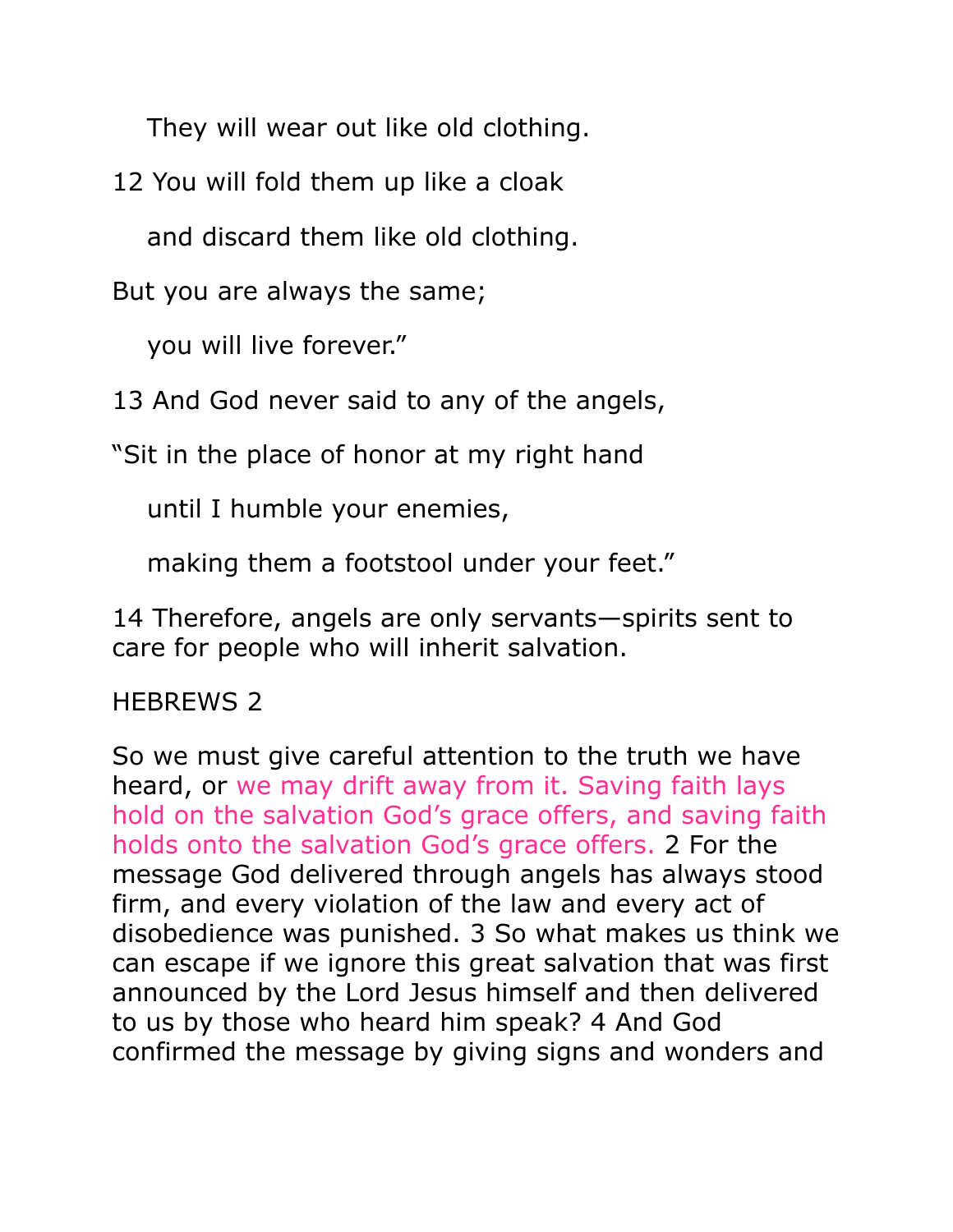various miracles and gifts of the Holy Spirit whenever he chose.

5 And furthermore, it is not angels who will control the future world we are talking about. 6 For in one place the Scriptures say,

"What are mere mortals that you should think about them,

or a son of man that you should care for him?

7 Yet for a little while you made them a little lower than the angels

and crowned them with glory and honor.

8 You gave them authority over all things."

Now when it says "all things," it means nothing is left out. But we have not yet seen all things put under their authority. 9 What we do see is Jesus, who for a little while was given a position "a little lower than the angels"; and because he suffered death for us, he is now "crowned with glory and honor." Yes, by God's grace, Jesus tasted death for everyone. 10 God, for whom and through whom everything was made, chose to bring many children into glory. And it was only right that he should make Jesus, through his suffering, a perfect leader, fit to bring them into their salvation.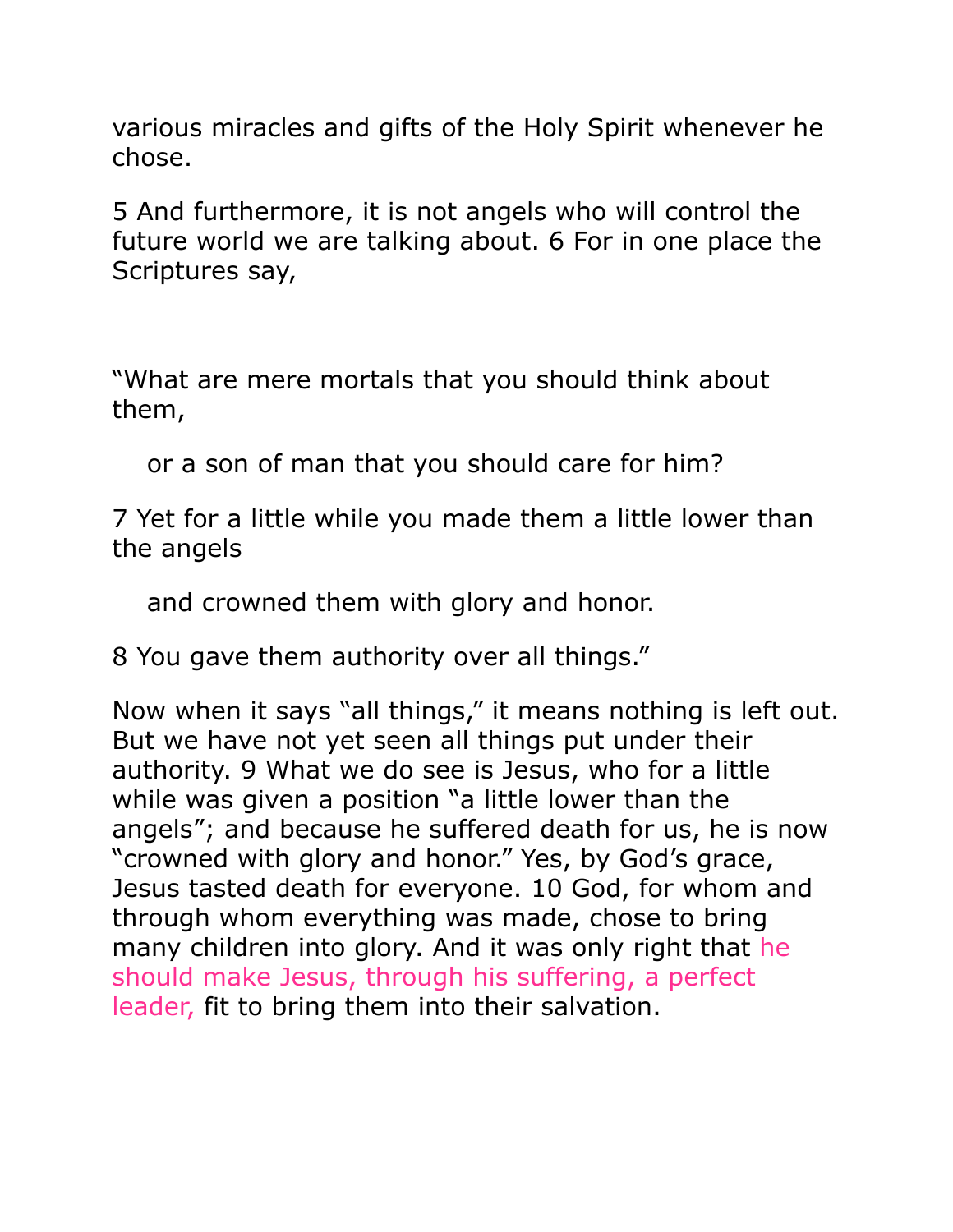11 So now Jesus and the ones he makes holy have the same Father. That is why Jesus is not ashamed to call them his brothers and sisters. 12 For he said to God,

"I will proclaim your name to my brothers and sisters.

I will praise you among your assembled people."

13 He also said,

"I will put my trust in him,"

that is, "I and the children God has given me."

14 Because God's children are human beings—made of flesh and blood—the Son also became flesh and blood. For only as a human being could he defeat the devil  $$ who held authority in the matter of death  $-$  by rising again. 15 and set free all who have lived their lives as slaves to the fear of dying.

16 We also know that the Son did not come to help angels; he came to help the descendants of Abraham. 17 Therefore, it was necessary for him to be made in every respect like us, his brothers and sisters, so that he could be our merciful and faithful High Priest before God. Then he could offer a sacrifice that would take away the sins of the people. 18 Since he himself has gone through suffering and testing, he is able to help us when we are being tested.

HEBREWS 3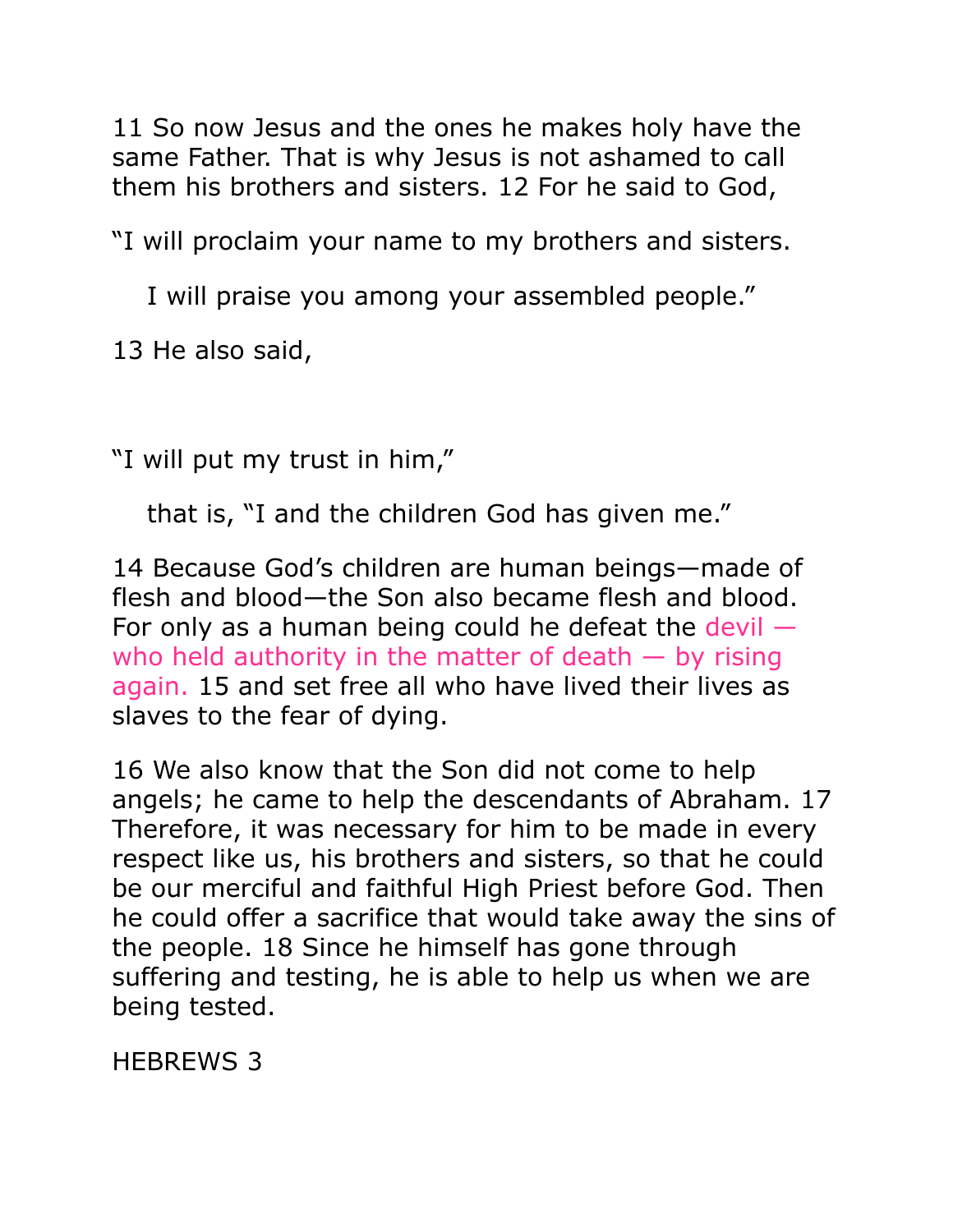And so, dear brothers and sisters who belong to God and are partners with those called to heaven, think carefully about this Jesus whom we declare to be God's messenger and High Priest. 2 For he was faithful to God, who appointed him, just as Moses served faithfully when he was entrusted with God's entire house.

3 But Jesus deserves far more glory than Moses, just as a person who builds a house deserves more praise than the house itself. 4 For every house has a builder, but the one who built everything is God.

5 Moses was certainly faithful in God's house as a servant. His work was an illustration of the truths God would reveal later. 6 But Christ, as the Son, is in charge of God's entire house. And we are God's house, if we keep our courage and remain confident in our hope in Christ.

Just as it was our faith in the salvation God offered by His grace that saved us, it is our continued faith in the salvation God offers by His Grace that keeps us saved.

7 That is why the Holy Spirit says,

"Today when you hear his voice,

8 don't harden your hearts

as Israel did when they rebelled,

when they tested me in the wilderness.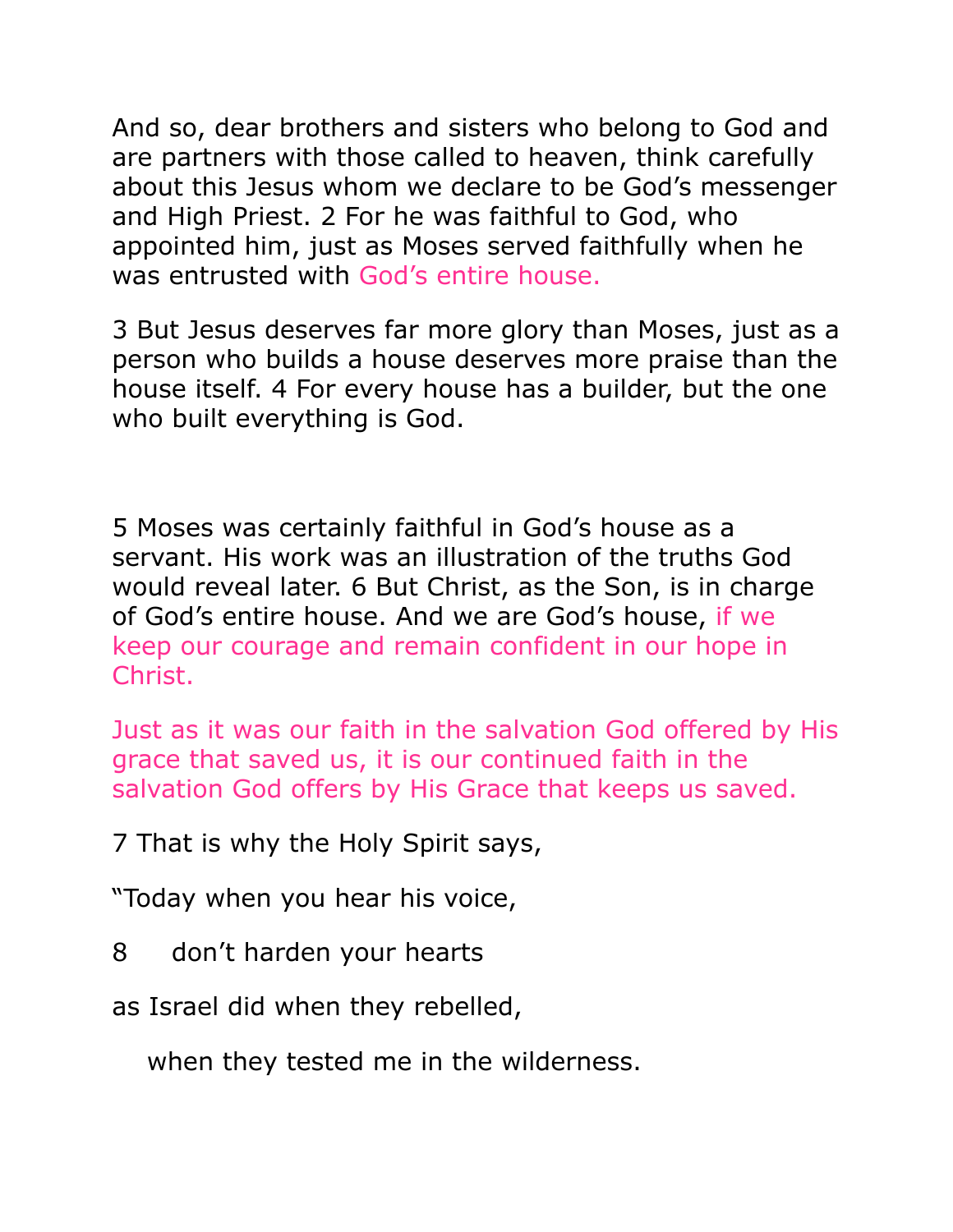9 There your ancestors tested and tried my patience,

even though they saw my miracles for forty years.

10 So I was angry with them, and I said,

'Their hearts always turn away from me.

They refuse to do what I tell them.'

11 So in my anger I took an oath:

'They will never enter my place of rest.'"

12 Be careful then, dear brothers and sisters. Make sure that your own hearts are not evil and unbelieving, turning you away from the living God. Faith in Christ puts us on the path to Heaven. Faith in Christ keeps us on the path to Heaven. 13 You must warn each other every day, while you still have opportunity, so that none of you will be deceived by sin and hardened against God. 14 For if we are faithful to the end, trusting God just as firmly as when we first believed, we will share in all that belongs to Christ. 15 Remember what it says:

"Today when you hear his voice,

don't harden your hearts

as Israel did when they rebelled."

16 And who was it who rebelled against God, even though they heard his voice? Wasn't it the people Moses led out of Egypt? 17 And who made God angry for forty years? Wasn't it the people who sinned, whose corpses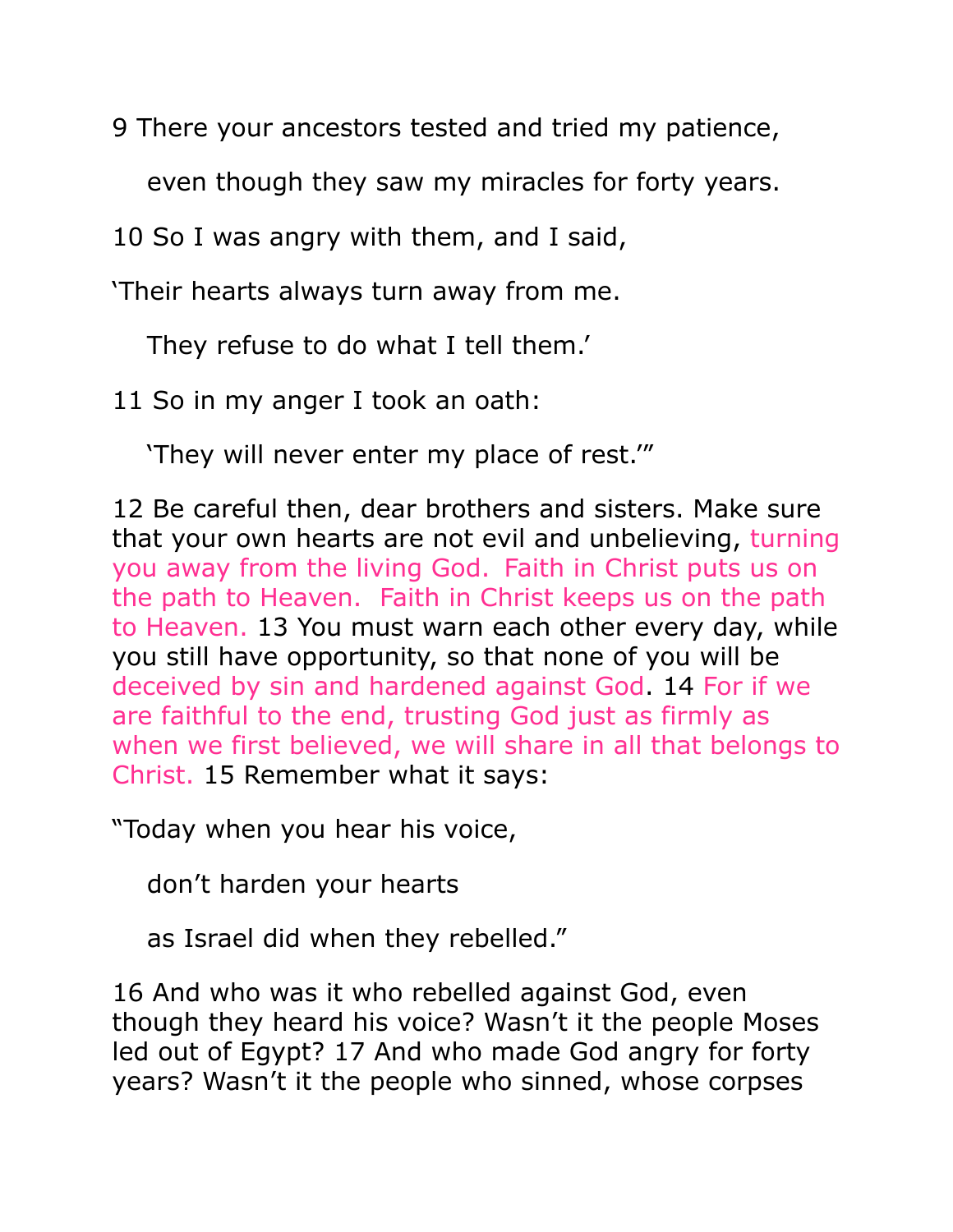lay in the wilderness? 18 And to whom was God speaking when he took an oath that they would never enter his rest? Wasn't it the people who stopped believing in Him? 19 So we see that it was because they lost their faith in God that they were not able to enter his rest.

HEBREWS 4

God still operates the same way, so we ought to tremble with fear lest some of us lose our faith in God and fail to enter his rest. 2 For this good news—that God has prepared this rest—has been announced to us just as it was to them. But it did them no good because they didn't share the faith of those who listened to God. 3 For only we who believe can enter his rest. As for the others, God said,

"In my anger I took an oath:

'They will never enter my place of rest,'"

even though this rest has been ready since he made the world. 4 We know it is ready because of the place in the Scriptures where it mentions the seventh day: "On the seventh day God rested from *all* his work." 5 But in the other passage God said, "They will never enter my place of rest."

6 So God's rest is there for people to enter, but those who first heard this good news failed to enter because they disobeyed God. 7 So God set another time for entering his rest, and that time is now - today. God announced this through David much later in the words already quoted: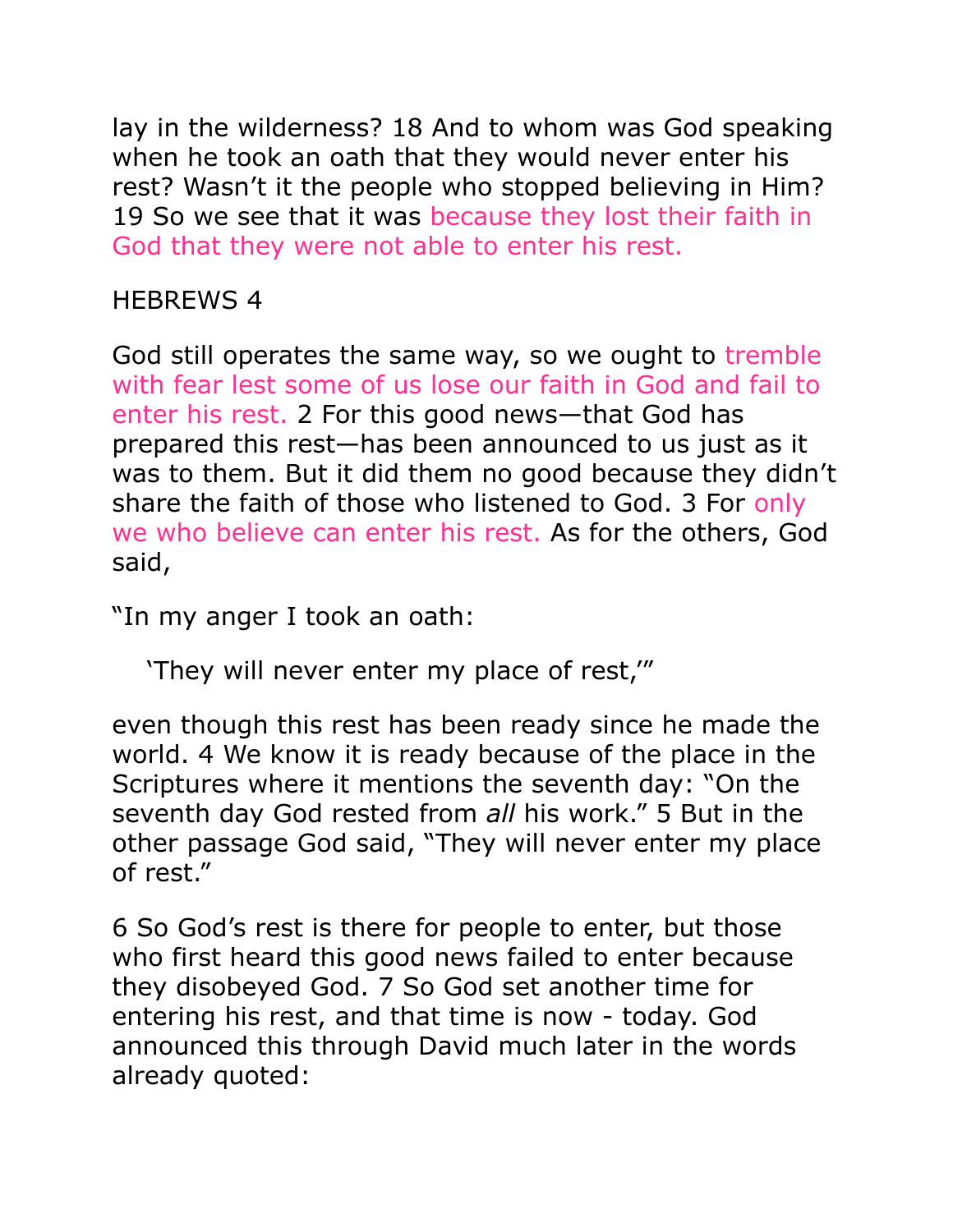"Today when you hear his voice,

don't harden your hearts."

8 Now if Joshua had succeeded in giving them this rest, God would not have spoken about another day of rest still to come. 9 So there is a special rest still waiting for the people of God. 10 For all who have entered into God's rest have ceased from their own labors, just as God did after creating the world. 11 So let us do our best to enter that rest. But if we turn from faith in God, as the people of Israel did, we will fall short of Heaven.

12 For the word of God is alive and powerful. It is sharper than the sharpest two-edged sword, cutting between soul and spirit, between joint and marrow. It exposes our innermost thoughts and desires. 13 Nothing in all creation is hidden from God. Everything is naked and exposed before his eyes, and he is the one to whom we are accountable.

14 So then, since we have a great High Priest who has entered heaven, Jesus the Son of God, let us hold firmly to what we believe. 15 This High Priest of ours understands our weaknesses, for he faced all of the same kinds of temptations we face - but he never yielded to them and sinned. 16 So let us come boldly to our God's "Throne of Grace". There we will receive his mercy, and we will find grace to help us when we need it most.

### HEBREWS 5

Every high priest is a man chosen to represent other people in their dealings with God. He presents their gifts to God and offers sacrifices for their sins. 2 And he is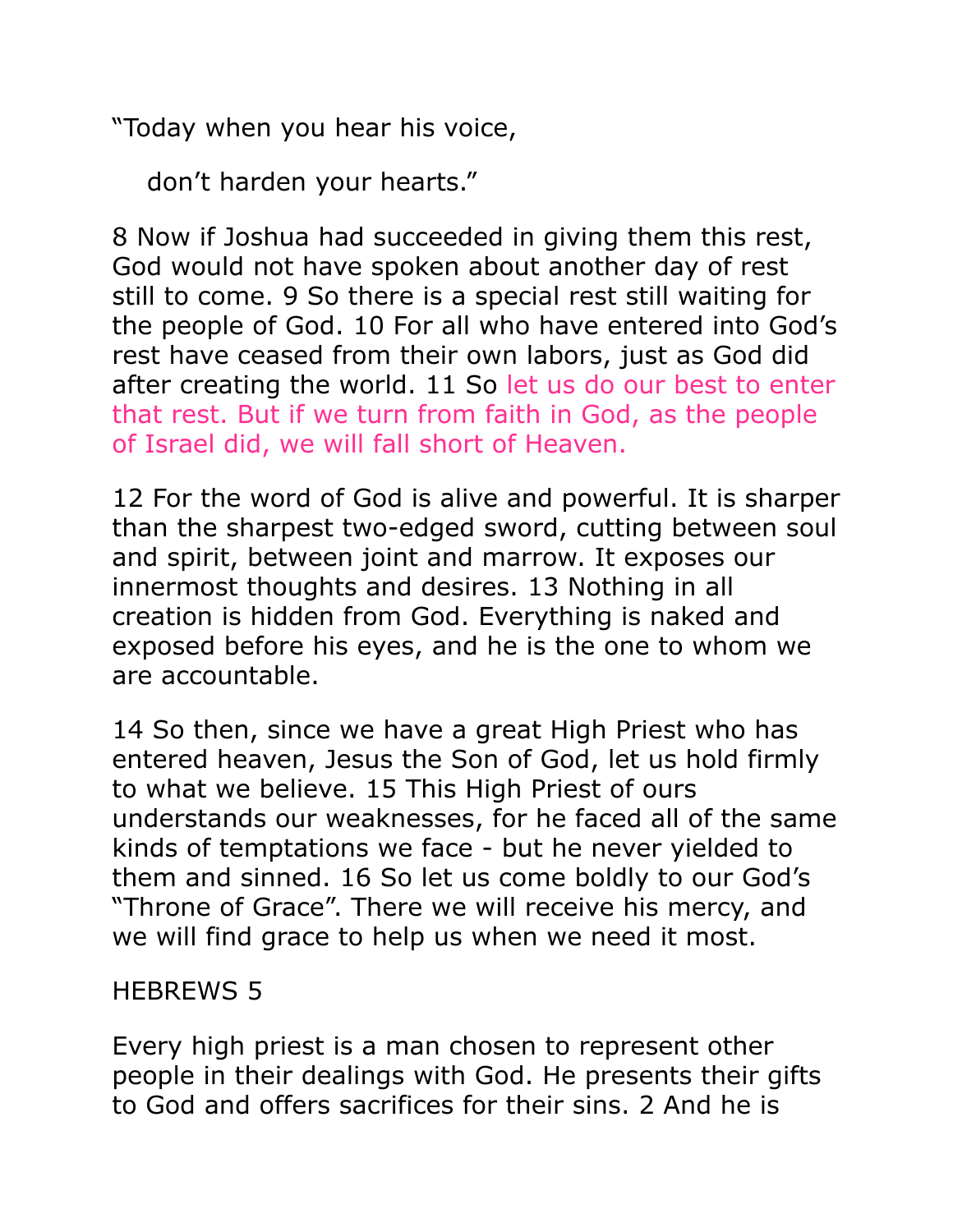able to deal gently with ignorant and wayward people because he himself is subject to the same weaknesses. 3 That is why he must offer sacrifices for his own sins as well as theirs.

4 And no one can become a high priest simply because he wants such an honor. He must be called by God for this work, just as Aaron was. 5 That is why Christ did not honor himself by assuming he could become High Priest. No, he was chosen by God, who said to him,

"You are my Son.

Today I have become your Father."

6 And in another passage God said to him,

"You are a priest forever in the order of Melchizedek."

7 While Jesus was here on earth, he offered prayers and pleadings, with a loud cry and tears, to the one who could rescue him from death. And God heard his prayers because of his deep reverence for God. 8 Even though Jesus was God's Son, he learned what it feels like for us to obey God from the things he suffered. 9 In this way, God qualified him as a perfect High Priest for us, and he became the source of eternal salvation for all those who believe in him. 10 And God designated him to be a High Priest in the order of Melchizedek.

11 There is much more we would like to say about this, but it is difficult to explain, especially since you are spiritually dull and don't seem to listen. 12 You have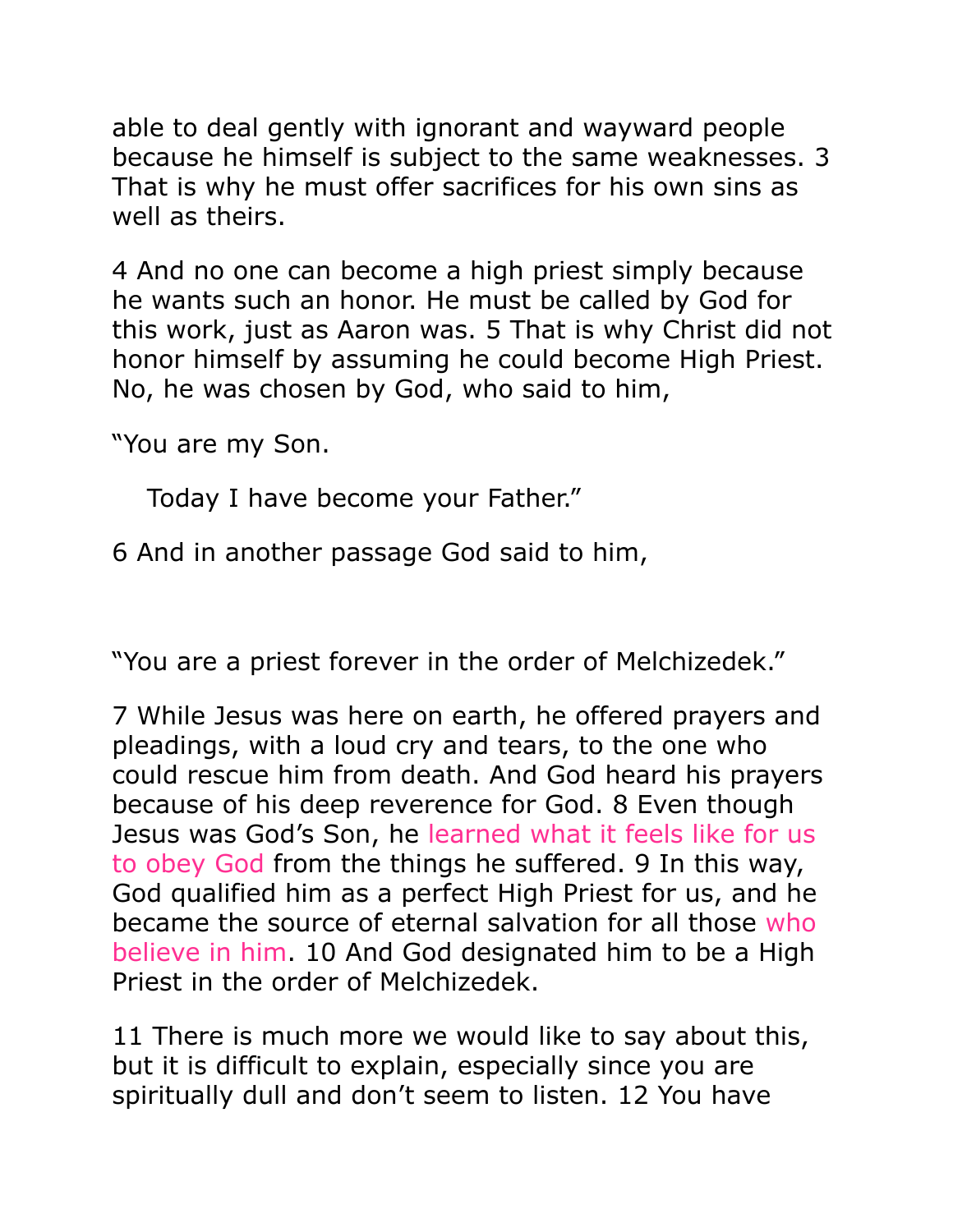been believers so long now that you ought to be teaching others. Instead, you need someone to teach you again the basic things about God's word. You are like babies who need milk and cannot eat solid food. 13 For someone who lives on milk is still an infant and doesn't know how to do what is right. 14 Solid food is for those who are mature, who through training, practice and exercise have developed the spiritual muscles and skill to recognize the difference between right and wrong and to do what is right.

### HEBREWS 6

So let us stop going over the basic teachings about Christ again and again. Let us go on instead and become mature in our understanding. Surely we don't need to start again with the fundamental importance of repenting from sinful deeds and placing our faith in God. 2 You don't need further instruction about baptisms *[Note: Plural - by the Holy Spirit into the Body of Christ simultaneously with conversion, and by immersion in water upon credible confession of faith?]*, the laying on of hands *[Note: Ordaining others to spiritual leadership? Conferring spiritual gifts?]*, the resurrection of the dead, and eternal judgment. 3 And so, God willing, we will move forward to further understanding.

4 For it is impossible to bring back to repentance those who were once enlightened—those who have experienced the good things of heaven and shared in the Holy Spirit, 5 who have tasted the goodness of the word of God and the power of the age to come— 6 and who then turn away from God. It is impossible to bring such people back to repentance; by rejecting the Son of God, they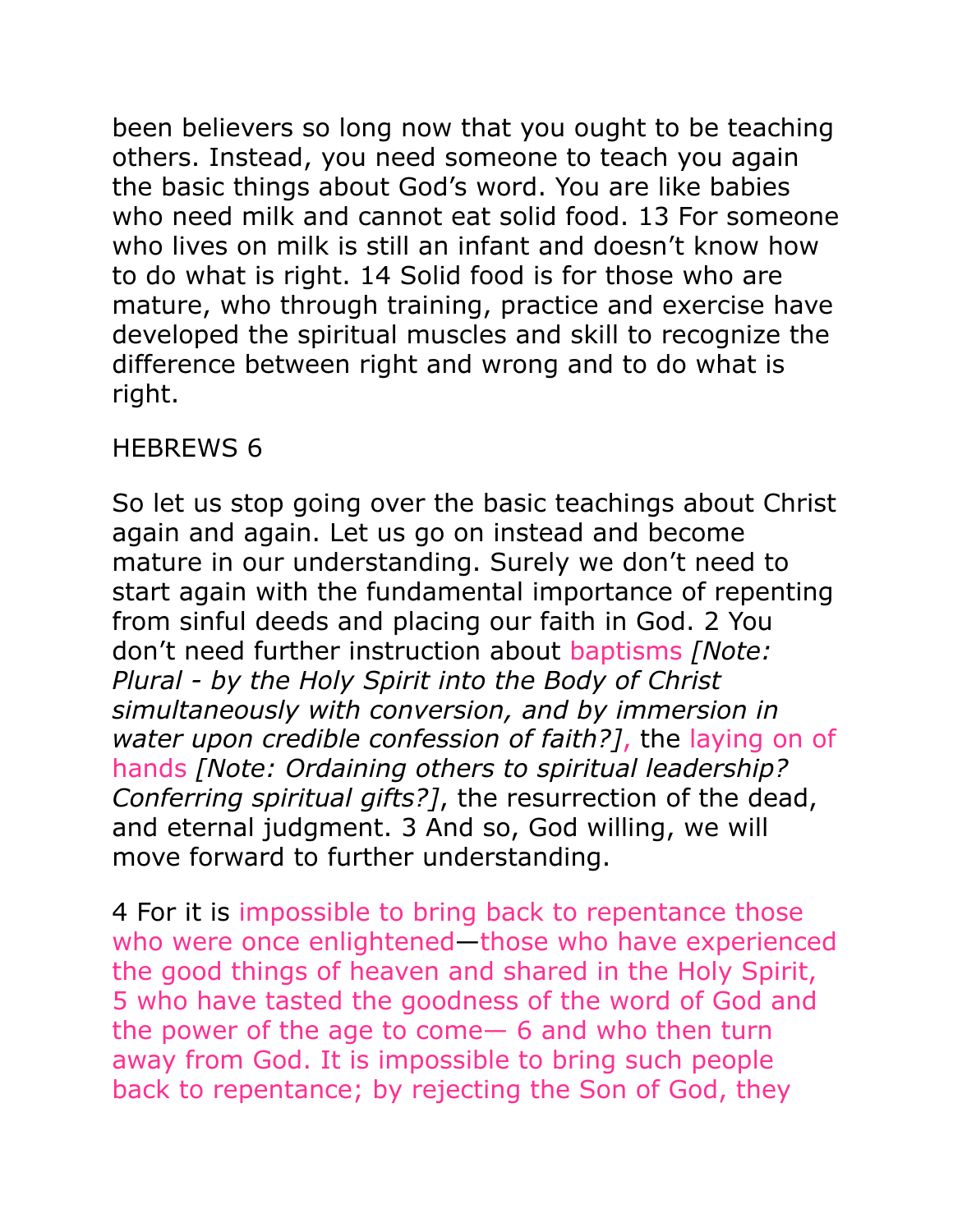themselves are nailing him to the cross once again and holding him up to public shame. *[Note: When people have experienced the blessings of the truth and willfully and deliberately turn against it, they have made a decision which is final. They are just like those who, in Jesus time, saw Him perform miracles in the power of the Holy Spirit, heard Him say wonderful things, and witnessed His divine authority - and still crucified and ridiculed Him. They made a willful decision against all that they had seen, heard, and experienced. Their minds and consciences were permanently set against The Truth.]*

7 When the ground soaks up the falling rain and bears a good crop for the farmer, it has God's blessing. 8 But if a field bears thorns and thistles, it is useless. The farmer will soon condemn that field and burn it.

9 Dear friends, even though we are talking this way, we really don't believe it applies to you. We are confident that you are meant for better things, things that follow salvation. 10 For God is not unjust. He will not forget how hard you have worked for him and how you have shown your love to him by caring for other believers, as you still do. 11 Our great desire is that you will keep on loving others as long as life lasts, in order to make certain that what you hope for will come true. 12 Then you will not become spiritually dull and indifferent. Instead, you will follow the example of those who are going to inherit God's promises because of their faith and endurance.

13 For example, there was God's promise to Abraham. Since there was no one greater to swear by, God took an oath in his own name, saying: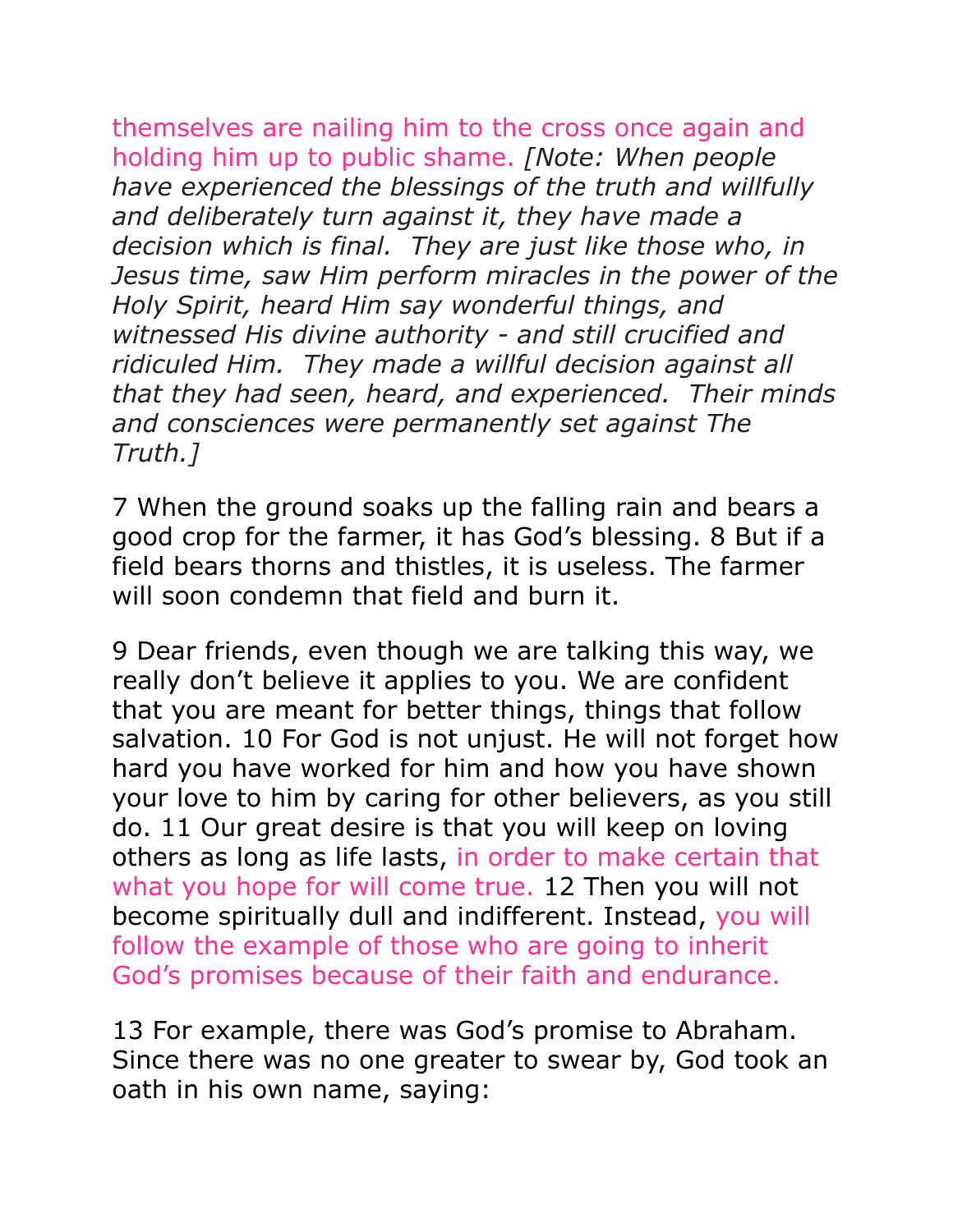14 "I will certainly bless you,

and I will multiply your descendants beyond number."

15 Then Abraham waited patiently, and he received what God had promised.

16 Now when people take an oath, they call on someone greater than themselves to hold them to it. And without any question that oath is binding. 17 God also bound himself with an oath, so that those who received the promise could be perfectly sure that he would never change his mind. 18 So God has given both his promise and his oath. These two things are unchangeable because it is impossible for God to lie. Therefore, we who have fled to him for refuge can have great confidence as we hold to the hope that lies before us. 19 This hope is a strong and trustworthy anchor for our souls. It leads us through the curtain into God's inner sanctuary. 20 Jesus has already gone in there for us. He has become our eternal High Priest in the order of Melchizedek.

#### HEBREWS 7

This Melchizedek was king of the city of Salem and also a priest of God Most High. When Abraham was returning home after winning a great battle against the kings, Melchizedek met him and blessed him. 2 Then Abraham took a tenth of all he had captured in battle and gave it to Melchizedek. The name Melchizedek means "king of justice," and king of Salem means "king of peace." 3 There is no record of his father or mother or any of his ancestors—no beginning or end to his life. He remains a priest forever, resembling the Son of God.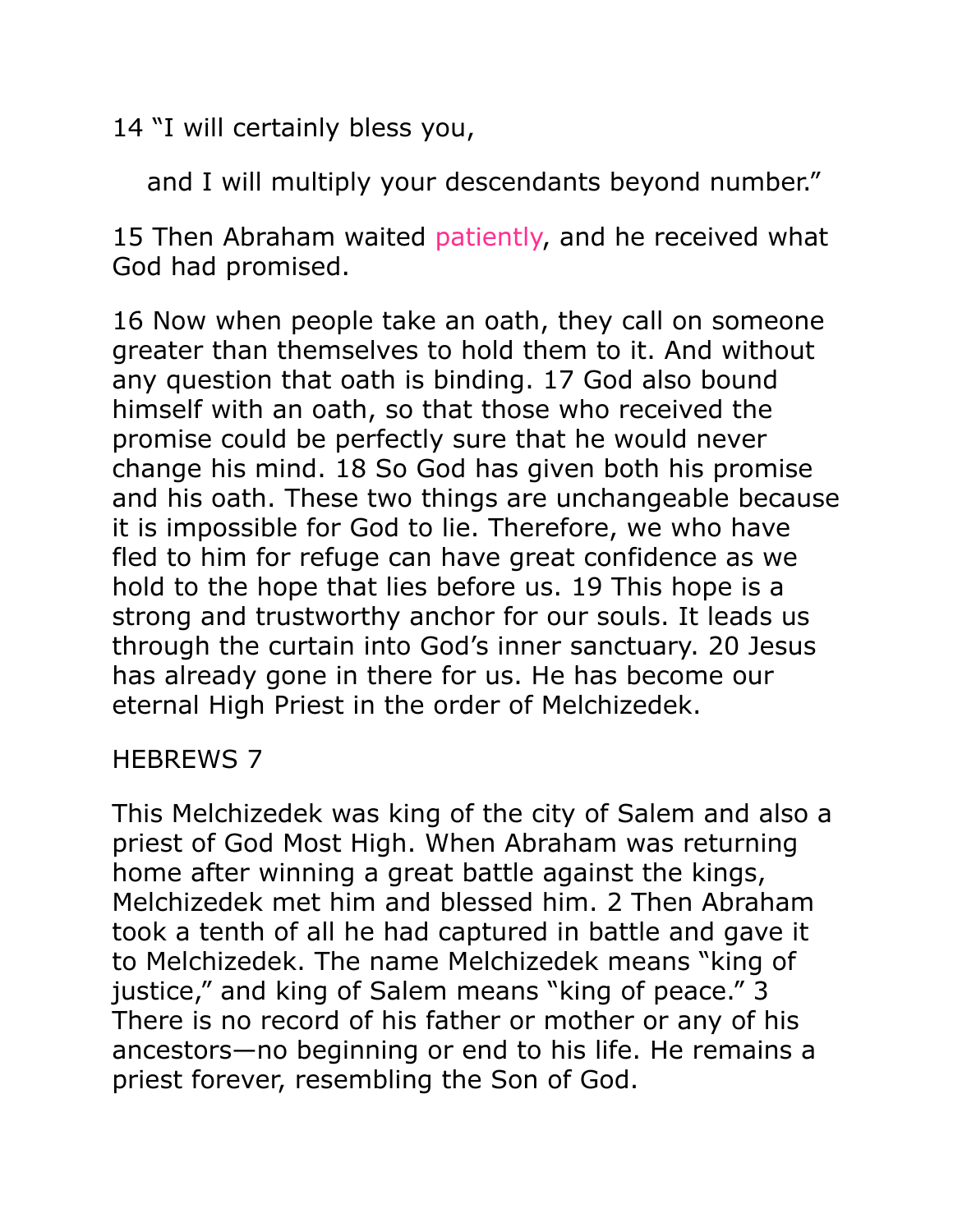4 Consider then how great this Melchizedek was. Even Abraham, the great patriarch of Israel, recognized this by giving him a tenth of what he had taken in battle. 5 Now the law of Moses required that the priests, who are descendants of Levi, must collect a tithe from the rest of the people of Israel, who are also descendants of Abraham. 6 But Melchizedek, who was not a descendant of Levi, collected a tenth from Abraham. And Melchizedek placed a blessing upon Abraham, the one who had already received the promises of God. 7 And without question, the person who has the power to give a blessing is greater than the one who is blessed.

8 The priests who collect tithes are men who die, so Melchizedek is greater than they are, because we are told that he lives on. 9 In addition, we might even say that these Levites—the ones who collect the tithe—paid a tithe to Melchizedek when their ancestor Abraham paid a tithe to him. 10 For although Levi wasn't born yet, the seed from which he came was in Abraham's body when Melchizedek collected the tithe from him.

11 So if the priesthood of Levi, on which the law was based, could have achieved the perfection God intended, why did God need to establish a different priesthood, with a priest in the order of Melchizedek instead of the order of Levi and Aaron?

12 And if the priesthood is changed, the law must also be changed to permit it. 13 For the priest we are talking about belongs to a different tribe, whose members have never served at the altar as priests. 14 What I mean is,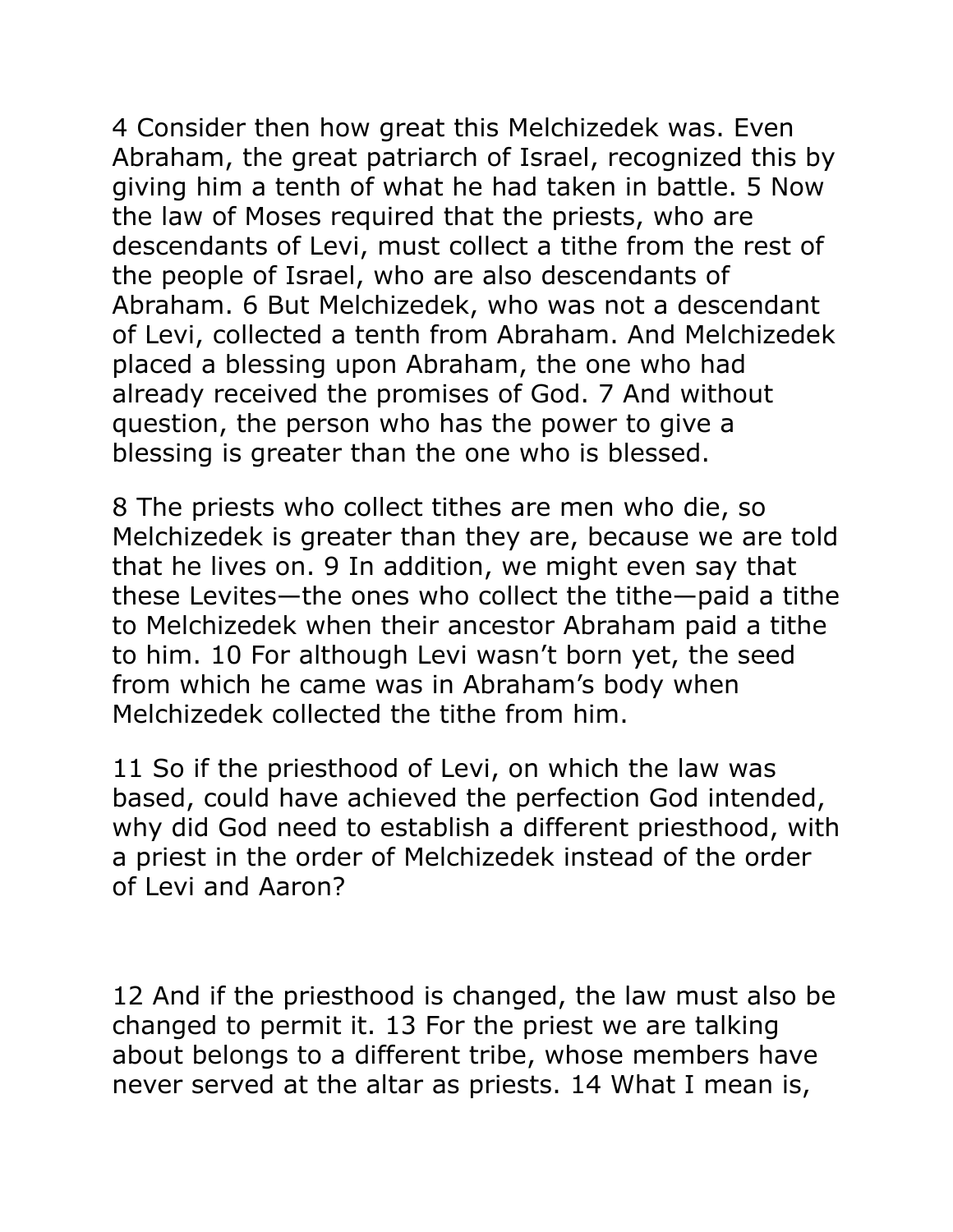our Lord came from the tribe of Judah, and Moses never mentioned priests coming from that tribe.

15 This change has been made very clear since a different priest, who is like Melchizedek, has appeared. 16 Jesus became a priest, not by meeting the physical requirement of belonging to the tribe of Levi, but by the power of a life that cannot be destroyed. 17 And the psalmist pointed this out when he prophesied,

"You are a priest forever in the order of Melchizedek."

18 Yes, the old requirement about the priesthood was set aside because it was weak and useless. 19 For the law never made anything perfect. But now we have confidence in a better hope, through which we draw near to God.

20 This new system was established with a solemn oath. Aaron's descendants became priests without such an oath, 21 but there was an oath regarding Jesus. For God said to him,

"The Lord has taken an oath and will not break his vow:

'You are a priest forever.'"

22 Because of this oath, Jesus is the one who guarantees this better covenant with God.

23 There were many priests under the old system, for death prevented them from remaining in office. 24 But because Jesus lives forever, his priesthood lasts forever.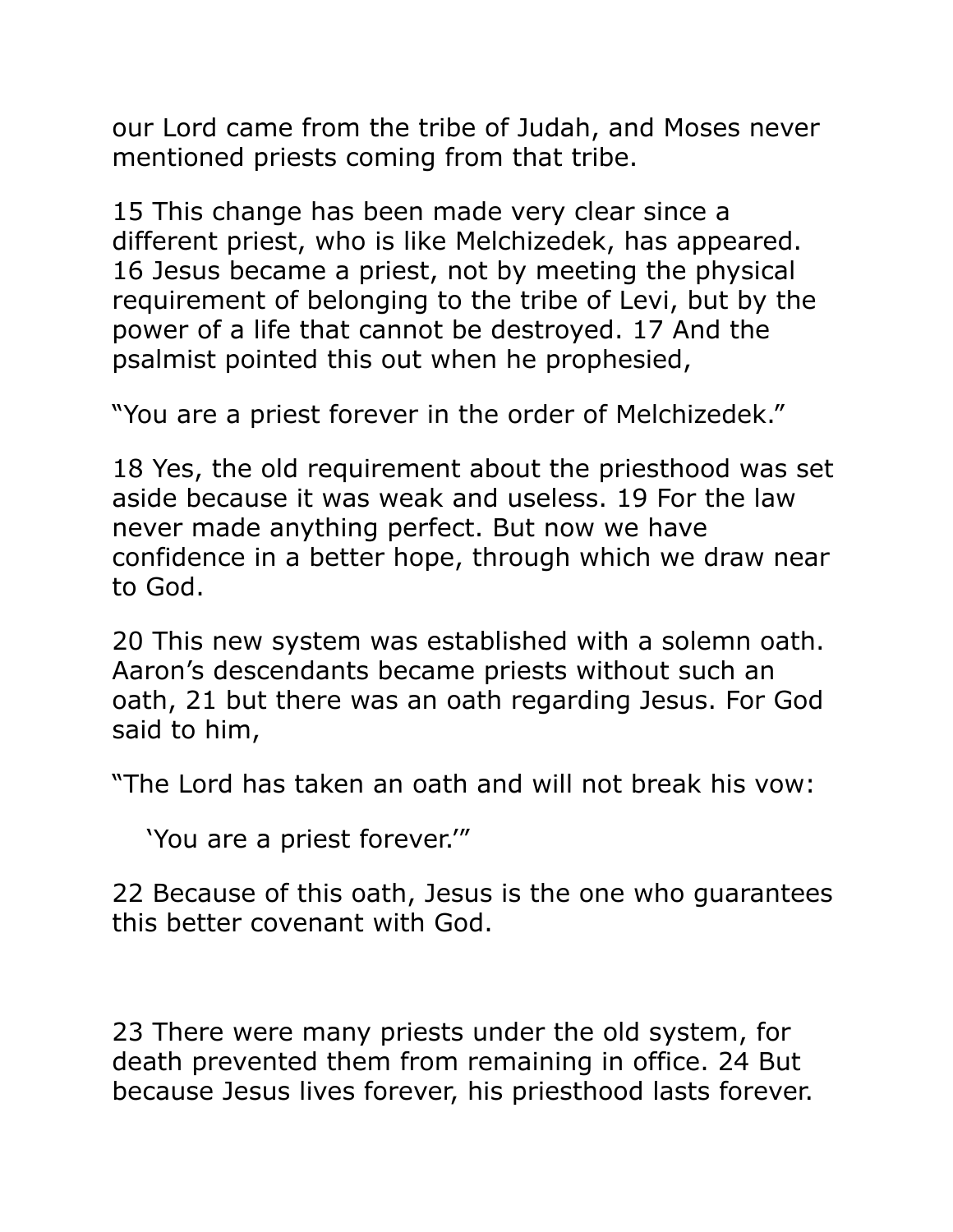25 Therefore he is able, once and forever, to save those who come to God through him. He lives forever to intercede with God on their behalf.

26 He is the kind of high priest we need because he is holy and blameless, unstained by sin. He has been set apart from sinners and has been given the highest place of honor in heaven. 27 Unlike those other high priests, he does not need to offer sacrifices every day. They did this for their own sins first and then for the sins of the people. But Jesus did this once for all when he offered himself as the sacrifice for the people's sins. 28 The law appointed high priests who were limited by human weakness. But after the law was given, God appointed his Son with an oath, and his Son has been made the perfect High Priest forever.

### HEBREWS 8

Here is the main point: We have a High Priest who sat down in the place of honor beside the throne of the majestic God in heaven. 2 There he ministers in the heavenly Tabernacle, the true place of worship that was built by the Lord and not by human hands.

3 And since every high priest is required to offer gifts and sacrifices, our High Priest must make an offering, too. 4 If he were here on earth, he would not even be a priest, since there already are priests who offer the gifts required by the law. 5 They serve in a system of worship that is only a copy, a shadow of the real one in heaven. For when Moses was getting ready to build the Tabernacle, God gave him this warning: "Be sure that you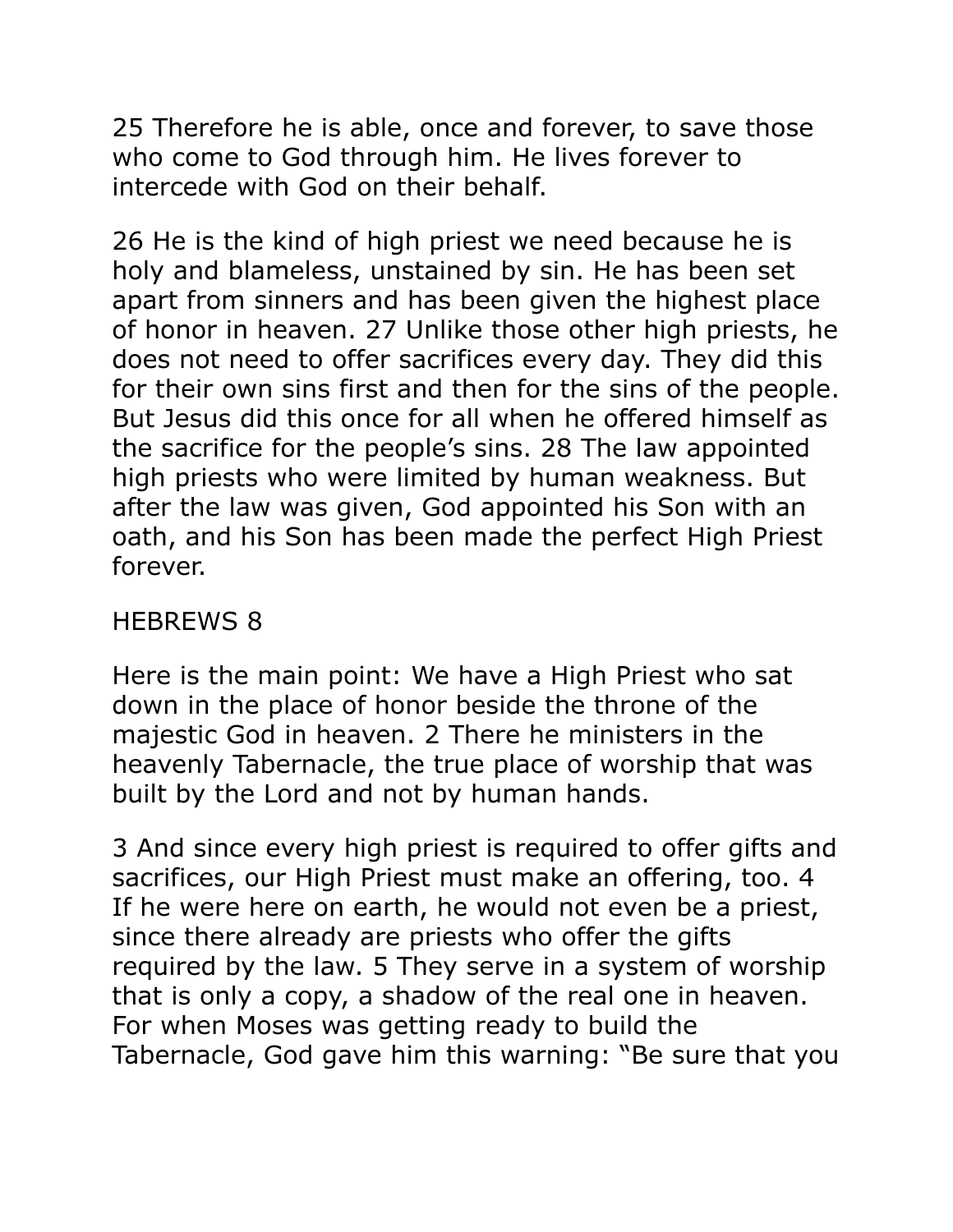make everything according to the pattern I have shown you here on the mountain."

6 But now Jesus, our High Priest, has been given a ministry that is far superior to the old priesthood, for he is the one who mediates for us a far better covenant with God, based on better promises.

7 If the first covenant had been faultless, there would have been no need for a second covenant to replace it. 8 But when God found fault with the people, he said:

"The day is coming, says the Lord,

when I will make a new covenant

with the people of Israel and Judah.

9 This covenant will not be like the one

I made with their ancestors

when I took them by the hand

and led them out of the land of Egypt.

They did not remain faithful to my covenant,

so I turned my back on them, says the Lord.

10 But this is the new covenant I will make

with the people of Israel on that day, says the Lord:

I will put my laws in their minds,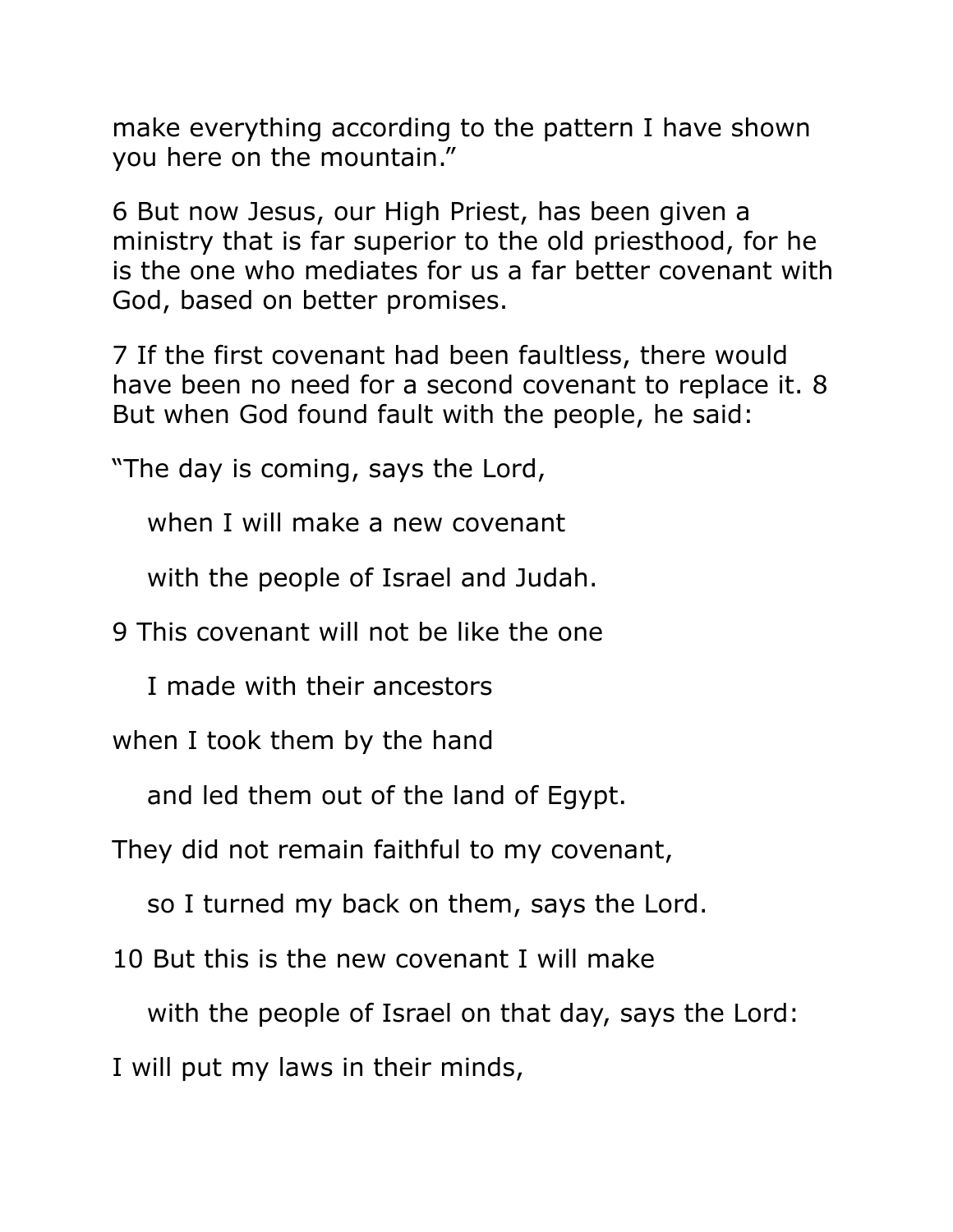and I will write them on their hearts.

I will be their God,

and they will be my people.

11 And they will not need to teach their neighbors,

nor will they need to teach their relatives,

saying, 'You should know the Lord.'

For everyone, from the least to the greatest,

will know me already.

12 And I will forgive their wickedness,

and I will never again remember their sins."

13 When God speaks of a "new" covenant, it means he has made the first one obsolete. It is now out of date and will soon disappear.

### HEBREWS 9

That first covenant between God and Israel had regulations for worship and a place of worship here on earth. 2 There were two rooms in that Tabernacle. In the first room were a lamp stand, a table, and sacred loaves of bread on the table. This room was called the Holy Place. 3 Then there was a curtain, and behind the curtain was the second room called the Most Holy Place. 4 In that room were a gold incense altar and a wooden chest called the Ark of the Covenant, which was covered with gold on all sides. Inside the Ark were a gold jar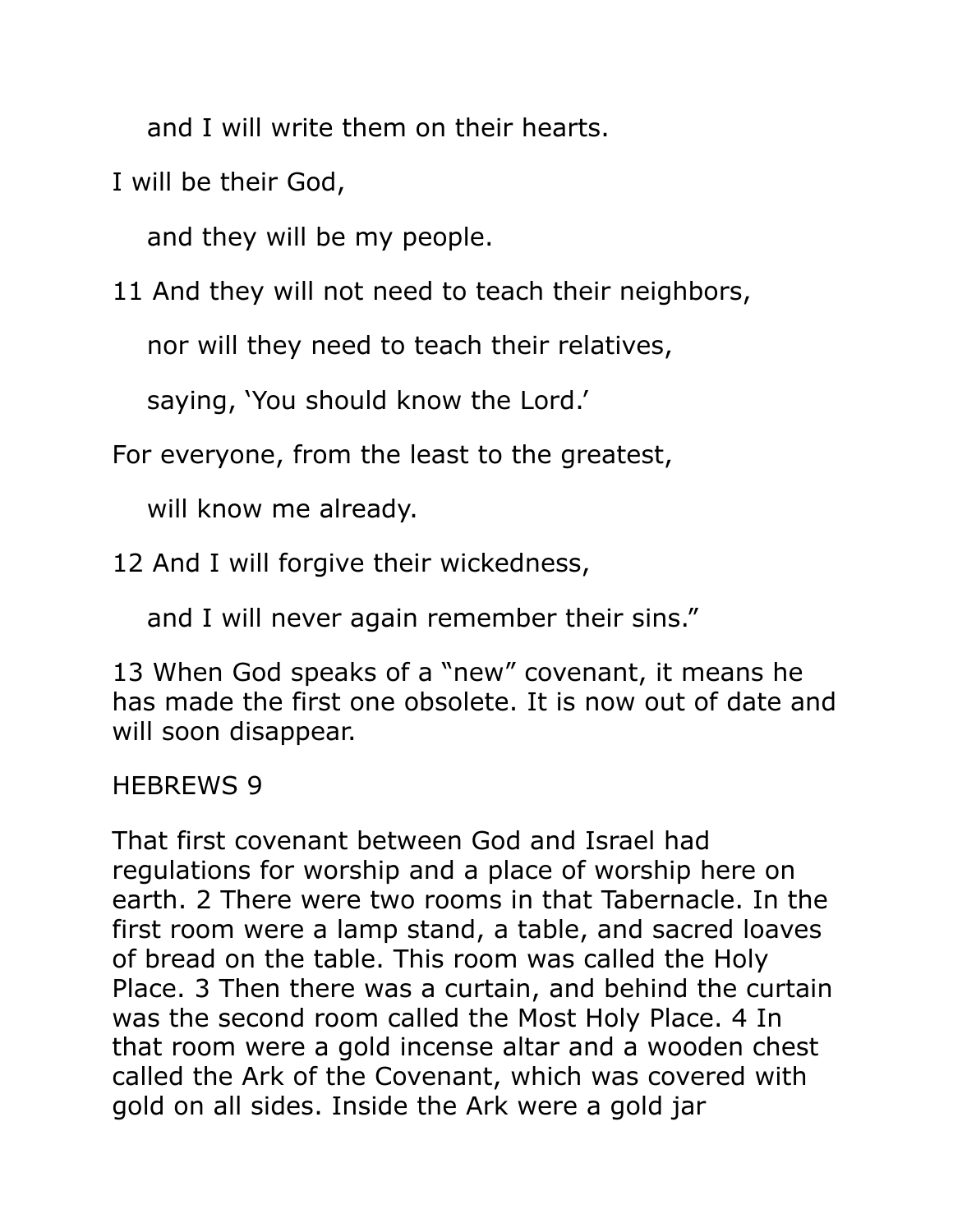containing manna, Aaron's staff that sprouted leaves, and the stone tablets of the covenant. 5 Above the Ark were the cherubim of divine glory, whose wings stretched out over the Ark's cover, the place of atonement. But we cannot explain these things in detail now.

6 When these things were all in place, the priests regularly entered the first room as they performed their religious duties. 7 But only the high priest ever entered the Most Holy Place, and only once a year. And he always offered blood for his own sins and for the sins the people had committed in ignorance. 8 By these regulations the Holy Spirit revealed that the entrance to the Most Holy Place was not freely open as long as the Tabernacle and the system it represented were still in use.

9 This is an illustration pointing to the present time. For the gifts and sacrifices that the priests offer are not able to cleanse the consciences of the people who bring them. 10 For that old system deals only with food and drink and various cleansing ceremonies—physical regulations that were in effect only until a better system could be established.

11 So Christ has now become the High Priest over all the good things that have come. He has entered that greater, more perfect Tabernacle in heaven, which was not made by human hands and is not part of this created world. 12 With his own blood—not the blood of goats and calves he entered the Most Holy Place once for all time and secured our redemption forever.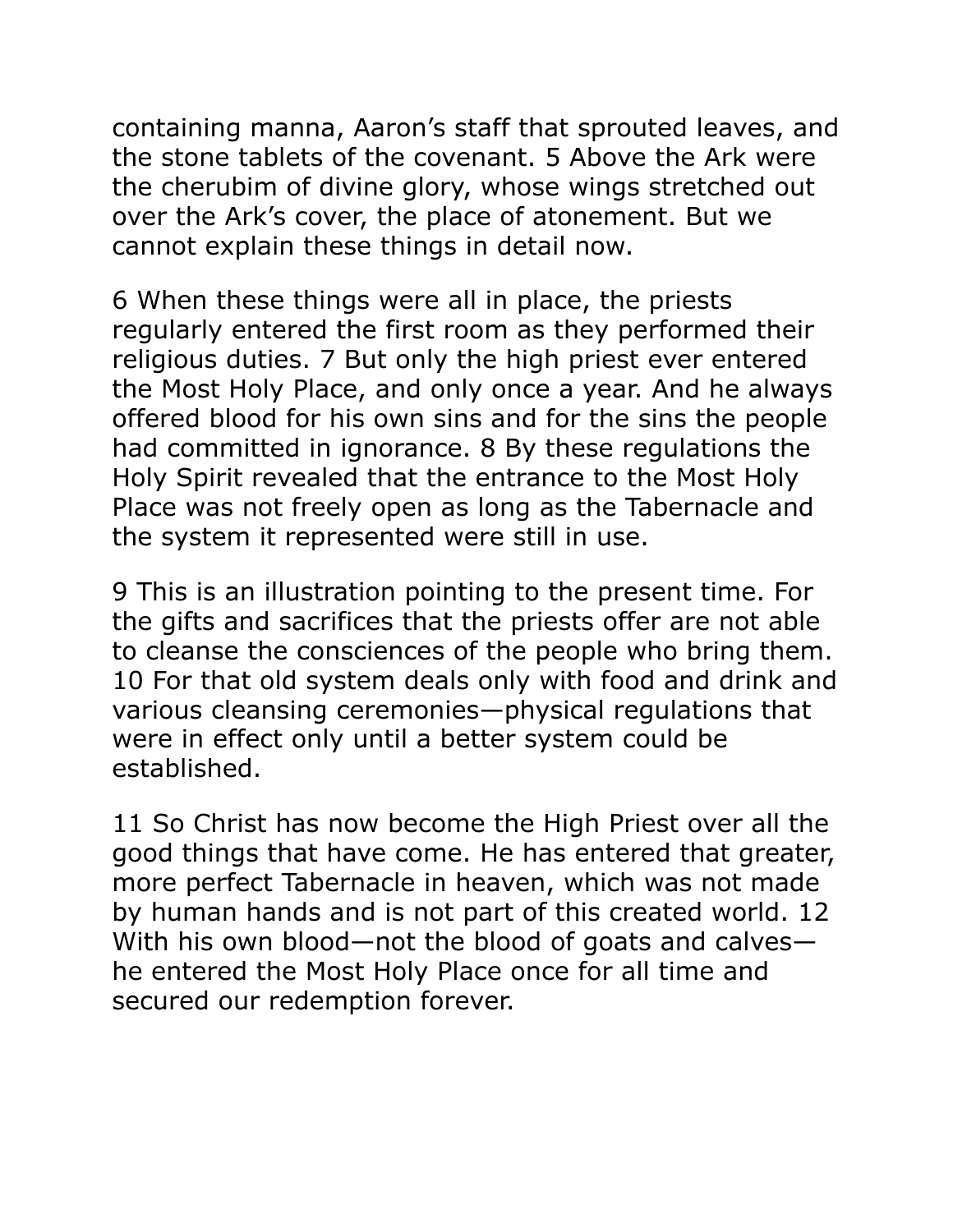13 Under the old system, the blood of goats and bulls and the ashes of a heifer could cleanse people's bodies from ceremonial impurity. 14 Just think how much more the blood of Christ will purify our consciences from sinful deeds so that we can worship the living God. For by the power of the eternal Spirit, Christ offered himself to God as a perfect sacrifice for our sins. 15 That is why he is the one who mediates a new covenant between God and people, so that all who are called can receive the eternal inheritance God has promised them. For Christ died to set them free from the penalty of the sins they had committed under that first covenant.

## DEATH REQUIRED TO PUT A WILL INTO EFFECT

16 Now when someone leaves a will, it is necessary to prove that the person who made it is dead. 17 The will goes into effect only after the person's death. While the person who made it is still alive, the will cannot be put into effect.

18 That is why even the first covenant was put into effect with the blood of an animal. 19 For after Moses had read each of God's commandments to all the people, he took the blood of calves and goats, along with water, and sprinkled both the book of God's law and all the people, using hyssop branches and scarlet wool. 20 Then he said, "This blood confirms the covenant God has made with you."

## DEATH REQUIRED FOR SIN

21 And in the same way, he sprinkled blood on the Tabernacle and on everything used for worship. 22 In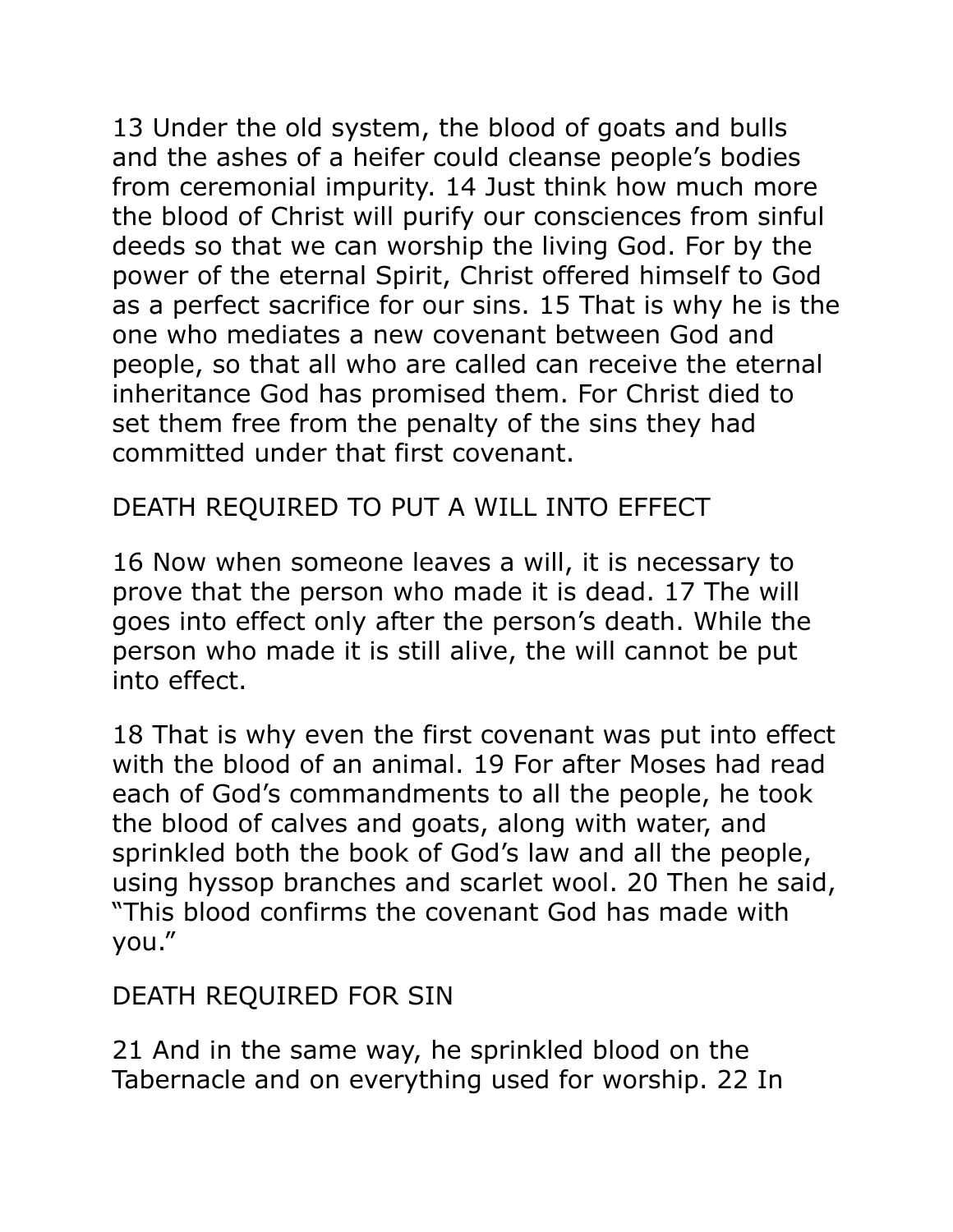fact, according to the law of Moses, nearly everything was purified with blood. For without the shedding of blood, there is no forgiveness of sin.

23 That is why the Tabernacle and everything in it, which were copies of things in heaven, had to be purified by the blood of animals. But the real things in heaven had to be purified with far better sacrifices than the blood of animals.

24 For Christ did not enter into a holy place made with human hands, which was only a copy of the true one in heaven. He entered into heaven itself to appear now before God on our behalf. 25 And he did not enter heaven to offer himself again and again, like the high priest here on earth who enters the Most Holy Place year after year with the blood of an animal. 26 If that had been necessary, Christ would have had to die again and again, ever since the world began. But now, once for all time, he has appeared at the end of the Old Testament age of the Law and sacrifices to remove sin by his own death as a sacrifice.

27 And just as each person is destined to die once — and after that comes judgment, 28 so also Christ was offered once for all time as a sacrifice to take away the sins of many people. He will come again, not to bring judgment upon us for our sins, but to bring salvation to all who are eagerly waiting for him.

### HEBREWS 10

The old system of sacrifices under the law of Moses was only a shadow, a dim preview of the good things to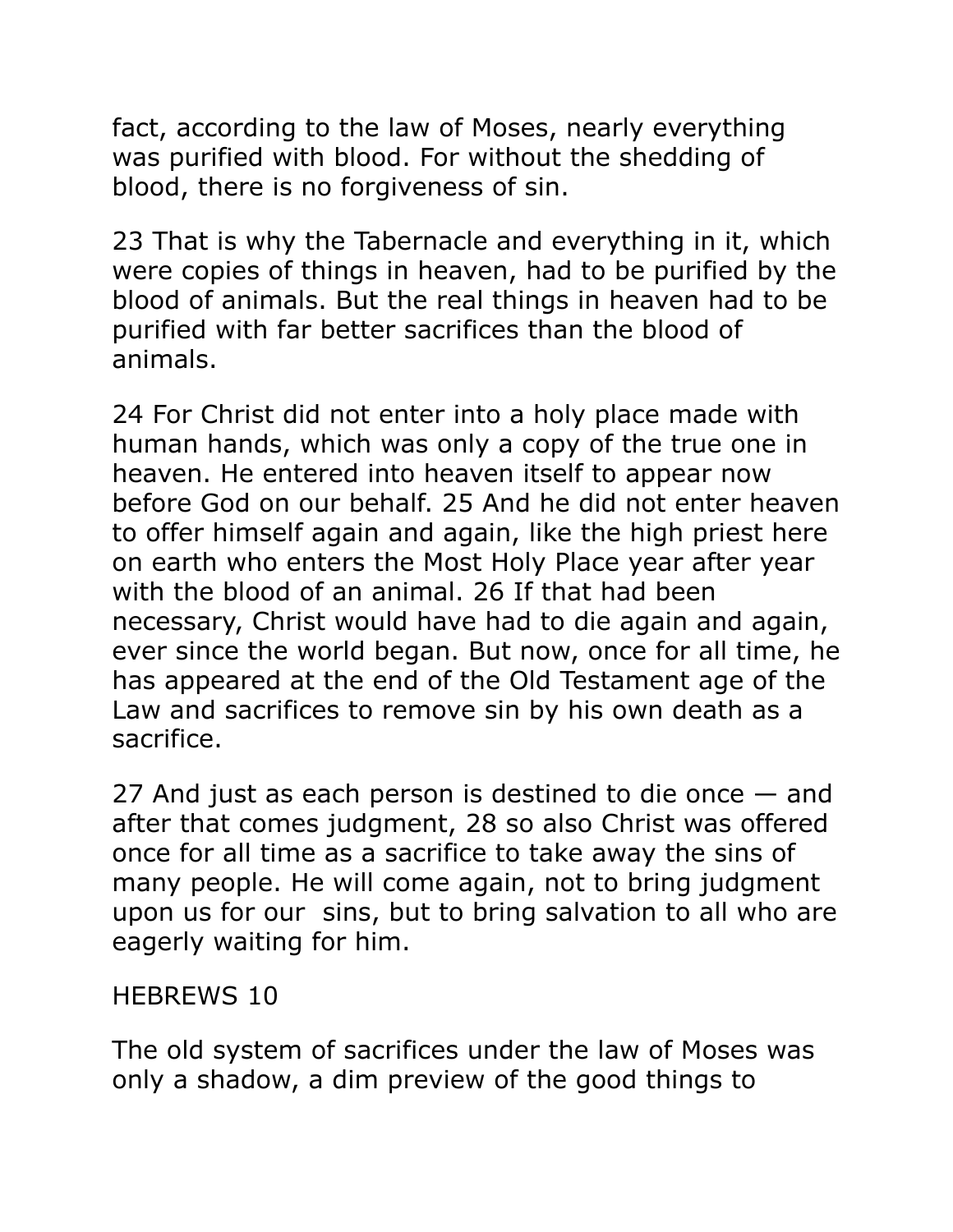come, not the good things themselves. Those sacrifices were repeated again and again, year after year, but they were never able to provide perfect cleansing for those who came to worship. 2 If they could have provided perfect cleansing, the sacrifices would have stopped, for the worshipers would have been purified once for all time, and their feelings of guilt would have disappeared.

3 But instead, the purpose of those sacrifices was actually to *remind* them of their sins year after year. 4 For it is not possible for the blood of bulls and goats to take away human sins. 5 That is why, when Christ came into the world, he said to God,

"You did not want animal sacrifices or sin offerings.

But you have given me a human body to offer.

6 You were not pleased with burnt offerings

or other offerings for sin.

7 Then I said, 'Look, *I* have come to do your will, O God

— as is written about me in the Scriptures.'"

8 First, Christ said, "You did not want animal sacrifices or sin offerings or burnt offerings or other offerings for sin, nor were you pleased with them" (though they are required by the law of Moses). 9 Then he said, "Look, I have come to do your will." He cancels the first covenant in order to put the second into effect. 10 For God's will was for us to be made holy by the sacrifice of the body of Jesus Christ, once for all time.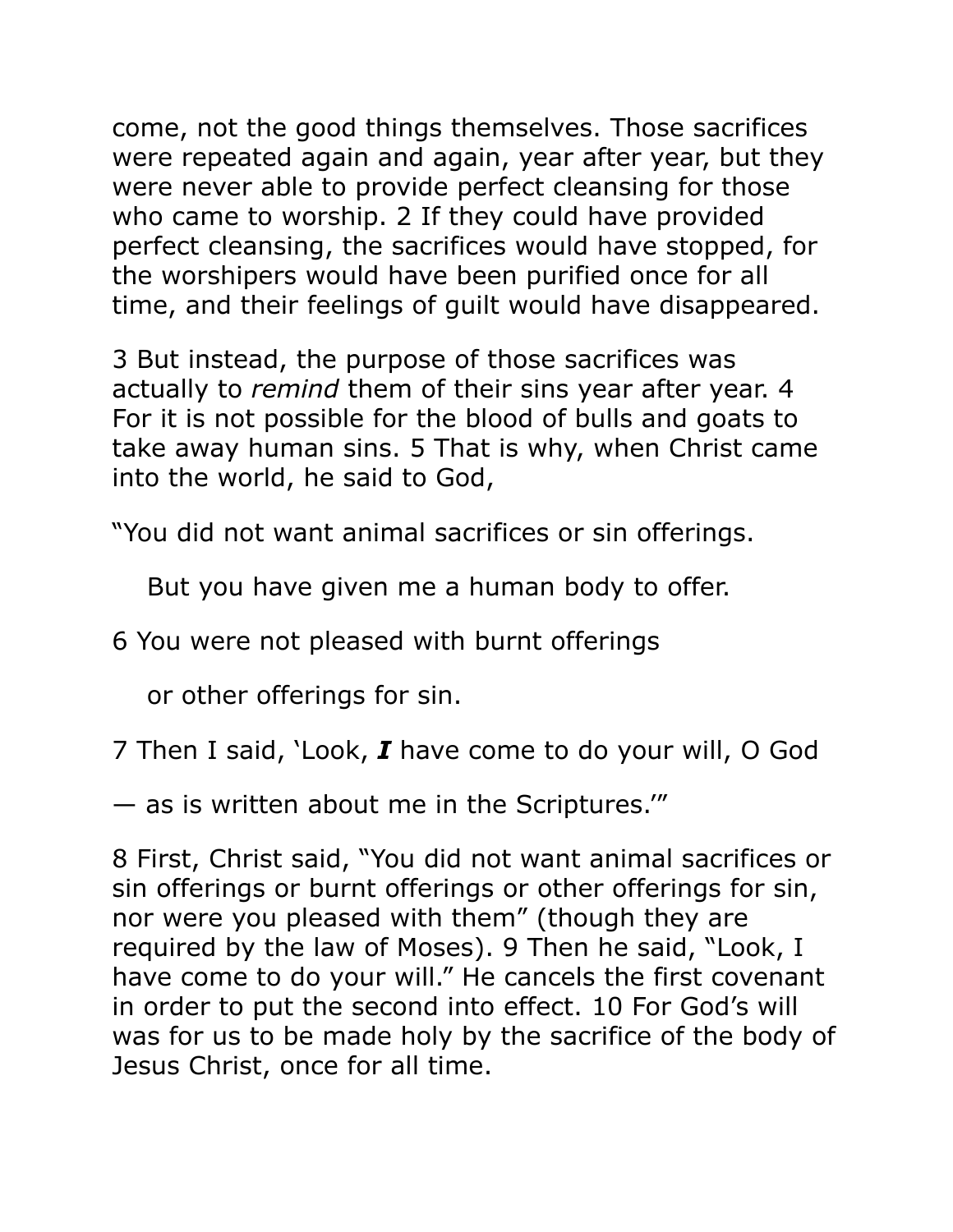11 Under the old covenant, the priest stands and ministers before the altar day after day, offering the same sacrifices again and again, which can never take away sins. 12 But our High Priest offered himself to God as a single sacrifice for sins, good for all time. Then he sat down in the place of honor at God's right hand. 13 There he waits until his enemies are humbled and made a footstool under his feet. 14 For by that one offering he forever made perfect those who are staying in Christ and growing in their alignment with God.

15 And the Holy Spirit also testifies that this is so. For he says,

16 "This is the new covenant I will make

with my people on that day, says the Lord:

I will put my laws in their hearts,

and I will write them on their minds."

17 Then he says,

"I will never again remember

their sins and lawless deeds."

18 And when sins have been forgiven, there is no need to offer any more sacrifices.

19 And so, dear brothers and sisters, we can boldly enter heaven's Most Holy Place because of the blood of Jesus.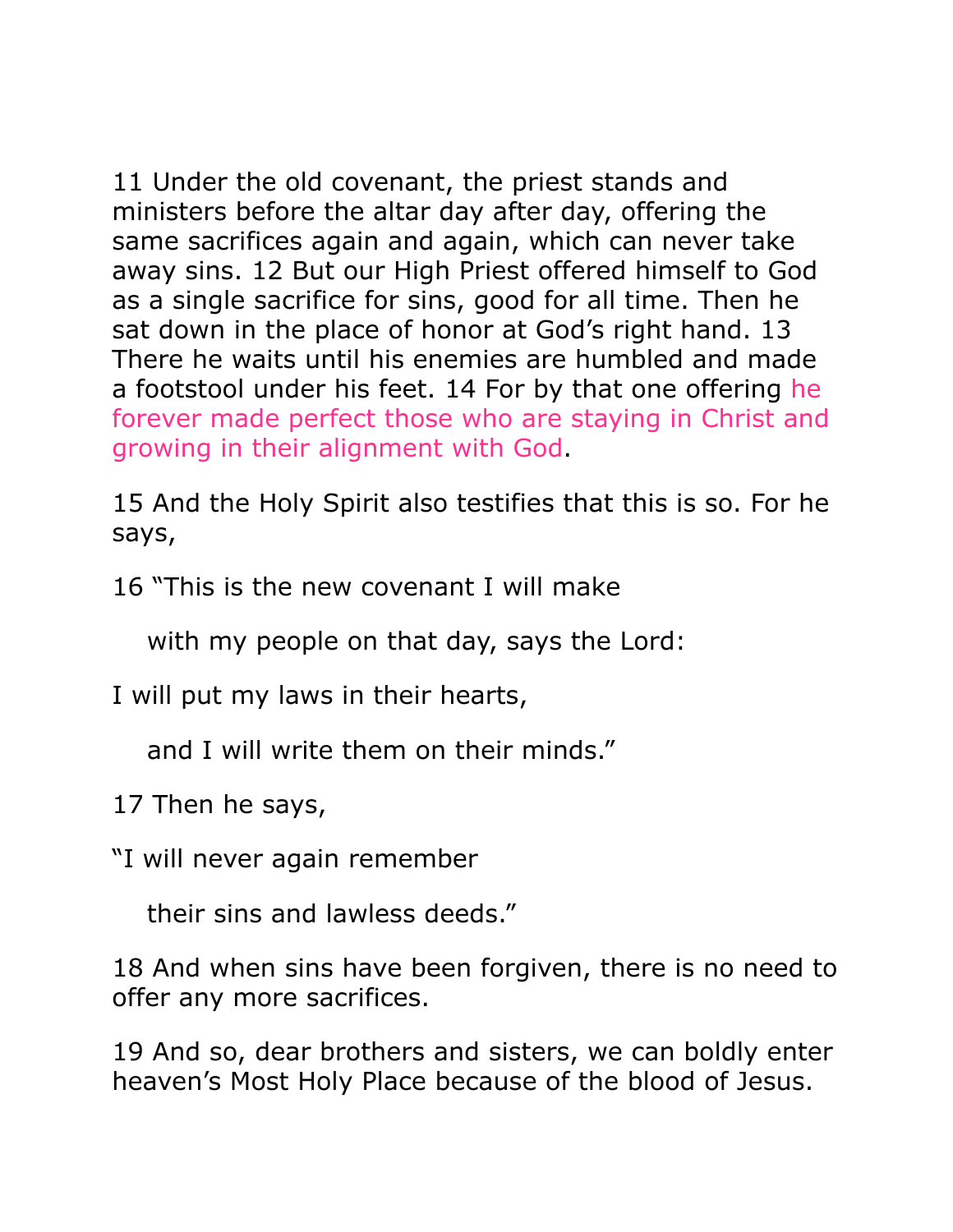20 By his death, Jesus opened a new and life-giving way through the curtain into the Most Holy Place. 21 And since we have a great High Priest who rules over God's house, 22 let us go right into the presence of God with sincere hearts fully trusting him. For our guilty consciences have been sprinkled with Christ's blood to make us clean, and our bodies have been washed with pure water.

23 Let us hold tightly without wavering to the hope we affirm, for God can be trusted to keep his promise. 24 Let us think of ways to motivate one another to acts of love and good works. 25 And let us not neglect our meeting together, as some people do, but encourage one another in the Lord, especially now that the day of his return is drawing near.

26 Dear friends, if we deliberately turn our backs on God's offer of salvation after hearing the Gospel, there is no sacrifice that will cover this sin. 27 There is only the terrible expectation of God's judgment and the raging fire that will consume his enemies. 28 For anyone who refused to obey the law of Moses was put to death without mercy on the testimony of two or three witnesses. 29 Just think how much worse the punishment will be for those who have trampled on the Son of God, and have treated the blood of the covenant, which makes us holy, as if it were common and unholy, and have insulted and disdained the Holy Spirit who brings God's mercy to us. 30 For we know the one who said,

"I will take revenge.

I will pay them back."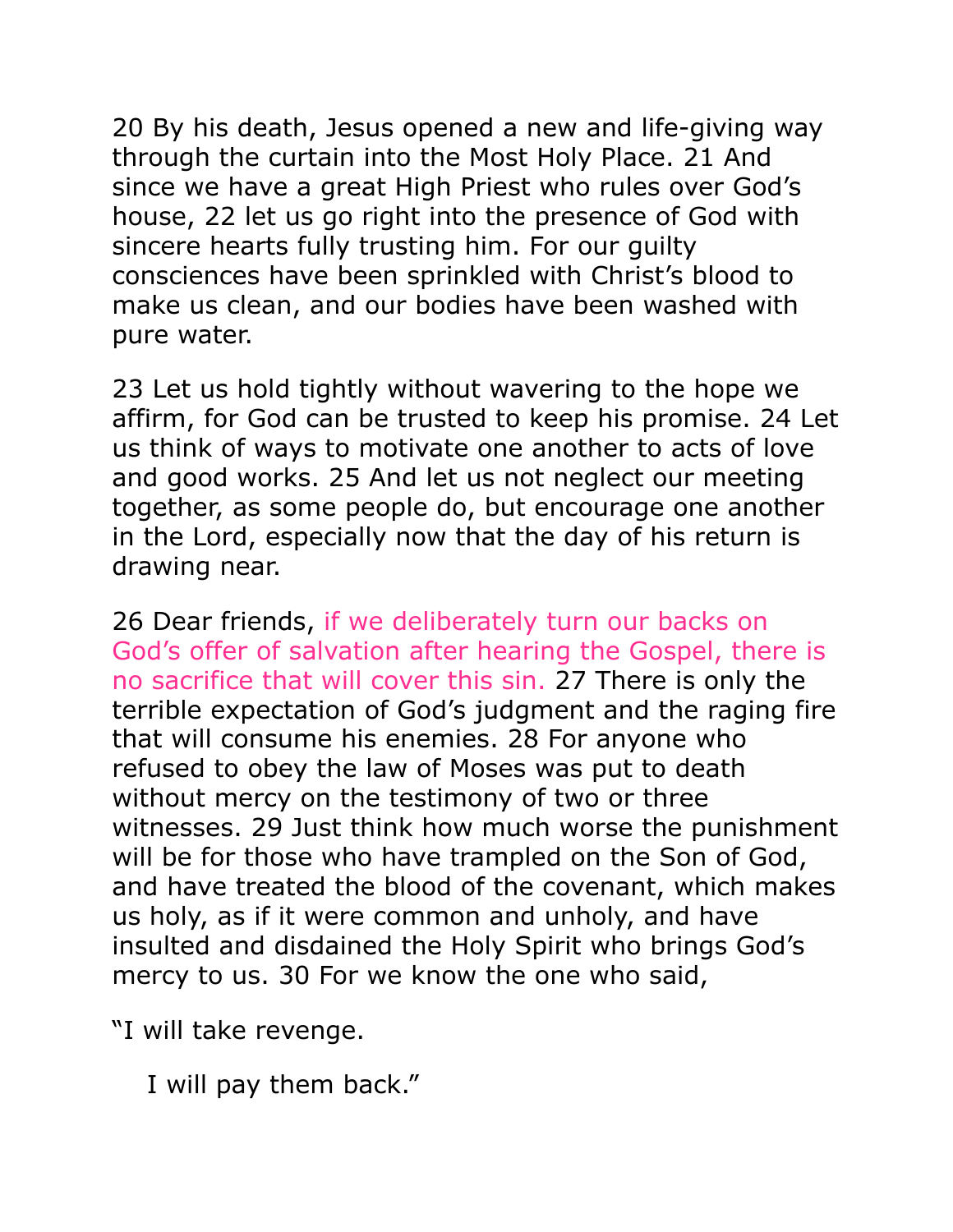He also said,

"The Lord will judge his own people."

31 It is a terrible thing to fall into the hands of the living God.

32 Think back on those early days when you first learned about Christ. Remember how you remained faithful even though it meant terrible suffering. 33 Sometimes you were exposed to public ridicule and were beaten, and sometimes you helped others who were suffering the same things. 34 You suffered along with those who were thrown into jail, and when all you owned was taken from you, you accepted it with joy. You knew there were better things waiting for you that will last forever.

35 So do not throw away this confident trust in the Lord. Remember the great reward it is going to bring you! 36 Patient endurance is what you need now, so that you will continue to do God's will. Then you will receive all that he has promised.

37 "For in just a little while,

the Coming One will come and not delay.

38 And my righteous ones will keep their faith in me throughout their lives.

But I will take no pleasure in anyone who turns away from faith in me."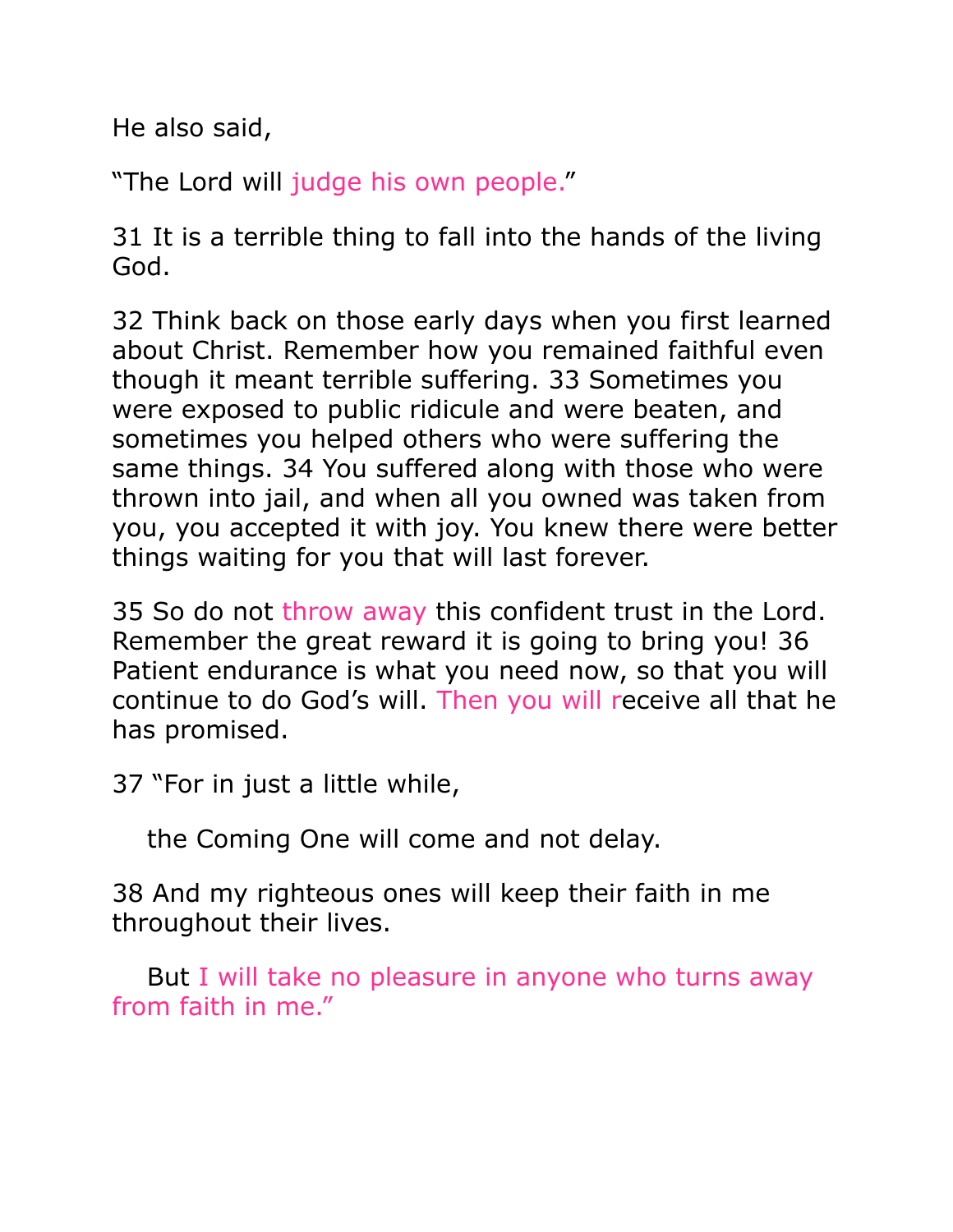39 But we are not like those who turn away from God to their own destruction. We are the faithful ones, whose souls will be saved.

#### HEBREWS 11

Faith believes we already have what we hope for; it believes firmly that it has things it has not yet received, and it is assured of things it cannot see.

2 Through their faith, the people in days of old earned a good reputation.

3 By faith we understand that the entire universe was formed by God's command, that what we now see did not come from anything that can be seen.

4 It was by faith that Abel brought a more acceptable offering to God than Cain did. Abel's offering gave evidence that he believed and obeyed God, and God showed his approval of his gifts. Although Abel is long dead, he still speaks to us by his example of faith.

5 It was by faith that Enoch was taken up to heaven without dying—"he disappeared, because God took him", for before he was taken up, he was known as a person who pleased God. 6 The fact is that it is impossible to please God without faith. Anyone who wants a relationship and a future eternal home in heaven with God must have faith enough to believe that He exists, and continued faith to believe that He rewards those who keep their faith in Him  $-$  who sincerely desire to know Him better and honor Him more.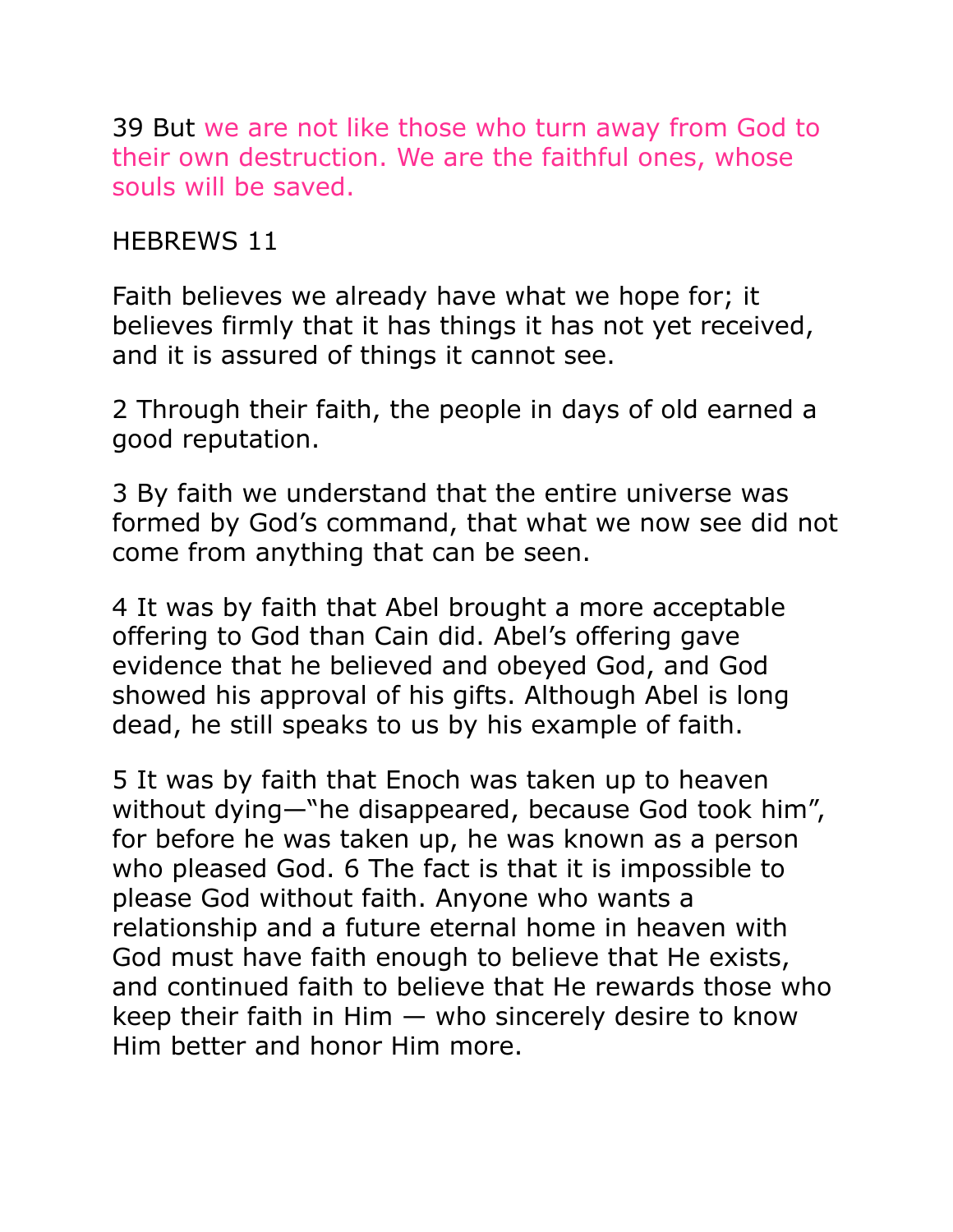7 It was by faith that Noah built a large boat to save his family from the flood. He obeyed God, who warned him about things that had never happened before. By his faith Noah condemned the rest of the world, and he received the righteousness that comes by faith.

8 It was by faith that Abraham obeyed when God called him to leave home and go to another land that God would give him as his inheritance. He went without knowing where he was going. 9 And even when he reached the land God promised him, he lived there by faith—for he was like a foreigner, living in tents. And so did Isaac and Jacob, who inherited the same promise. 10 Abraham was confidently looking forward to a city with eternal foundations, a city designed and built by God.

11 It was by faith that Sarah was able to have a child, though she was barren and was too old. She believed that God would keep his promise. 12 And so a whole nation came from this one man who was as good as dead —a nation with so many people that, like the stars in the sky and the sand on the seashore, there is no way to count them.

13 All these people died "in faith" - still believing what God had promised them. They did not receive what was promised, but they saw it all from a distance and welcomed it. They agreed that they were foreigners and nomads here on earth. 14 Obviously people who say such things are thinking about a different country than the one they are living in  $-$  one they call their own. 15 If they had longed for the country they came from, they could have gone back. 16 But they were thinking about a much better place - their heavenly homeland. That is why God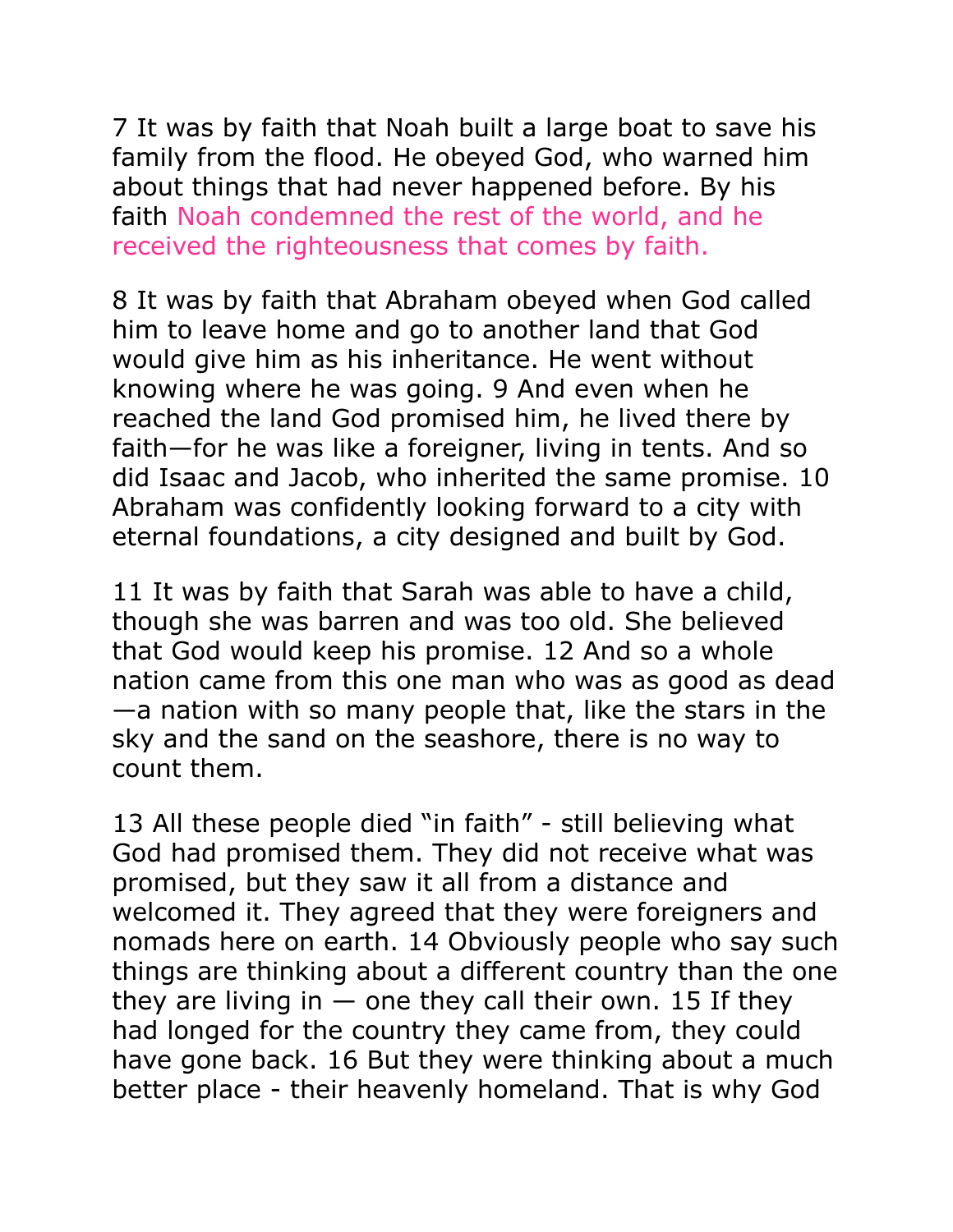is not ashamed to be called their God, for Heaven is the city he has prepared for them.

17 It was by faith that Abraham offered Isaac as a sacrifice when God was testing him. Abraham, who had received God's promises, was ready to sacrifice his only son, Isaac, 18 even though God had told him, "Isaac is the son through whom your descendants will be counted." 19 Abraham reasoned that if Isaac died, God was able to bring him back to life again. And in a sense, Abraham did receive his son back from the dead.

20 It was by faith that Isaac promised blessings for the future to his sons, Jacob and Esau.

21 It was by faith that Jacob, when he was old and dying, blessed each of Joseph's sons and bowed in worship as he leaned on his staff.

22 It was by faith that Joseph, when he was about to die, said confidently that the people of Israel would leave Egypt. He even commanded them to take his bones with them when they left.

23 It was by faith that Moses' parents hid him for three months when he was born. They saw that God had given them an unusual child, and they were not afraid to disobey the king's command.

24 It was by faith that Moses, when he grew up, refused to be called the son of Pharaoh's daughter. 25 He chose to share the oppression of God's people instead of enjoying the fleeting pleasures of sin. 26 He thought it was better to suffer for the sake of Christ than to own the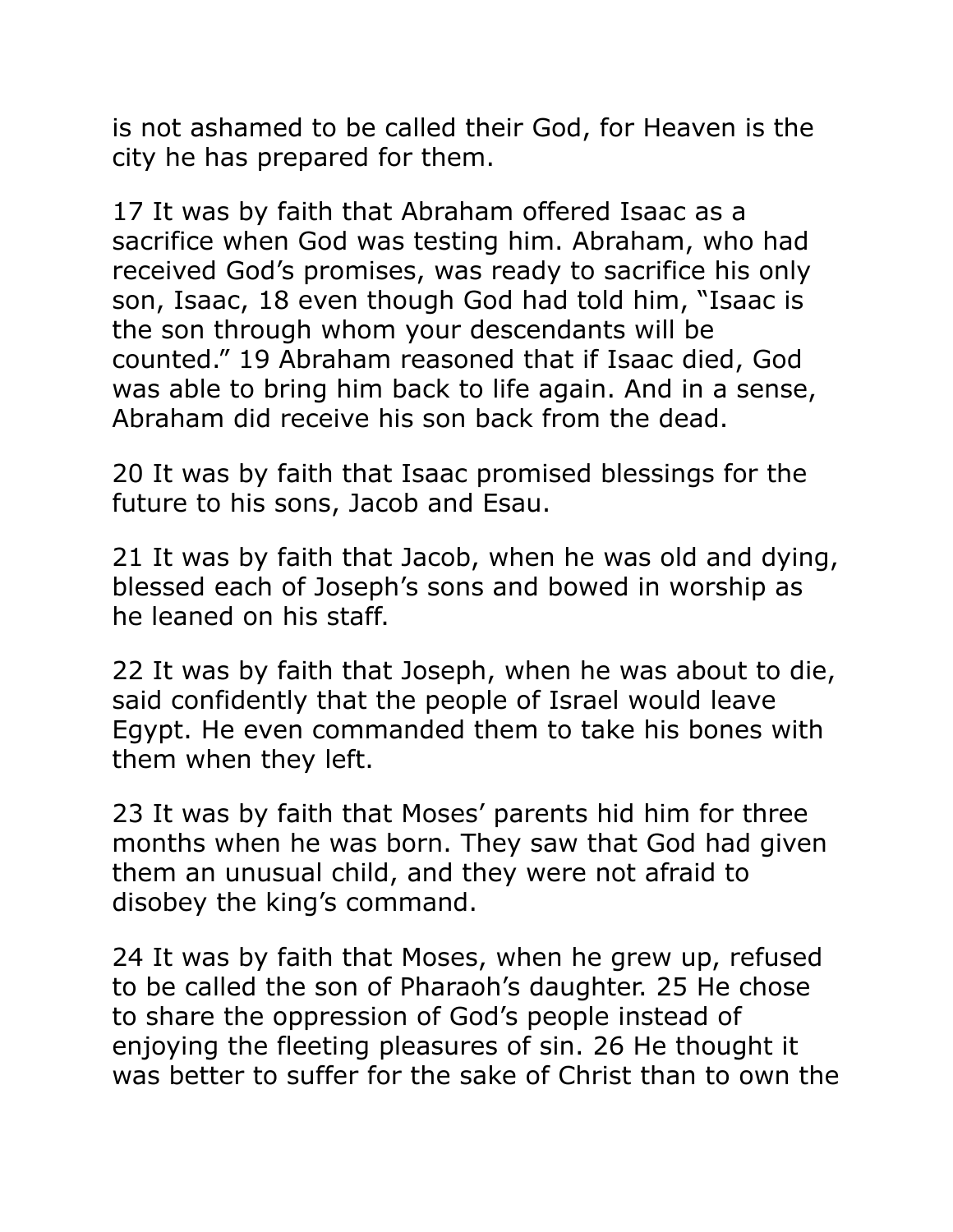treasures of Egypt, for he was looking ahead to his great reward.

27 It was by faith that Moses left the land of Egypt, not fearing the king's anger. He kept right on going because he kept his eyes on the one who is invisible.

28 It was by faith that Moses commanded the people of Israel to keep the Passover and to sprinkle blood on the doorposts so that the angel of death would not kill their firstborn sons.

29 It was by faith that the people of Israel went right through the Red Sea as though they were on dry ground. But when the Egyptians tried to follow, they were all drowned.

30 It was by faith that the people of Israel marched around Jericho for seven days, and the walls came crashing down.

31 It was by faith that Rahab the prostitute was not destroyed with the people in her city who refused to obey God. For she had given a friendly welcome to the spies.

32 How much more do I need to say? It would take too long to recount the stories of the faith of Gideon, Barak, Samson, Jephthah, David, Samuel, and all the prophets. 33 By faith these people overthrew kingdoms, ruled with justice, and received what God had promised them. They shut the mouths of lions, 34 quenched the flames of fire, and escaped death by the edge of the sword. Their weakness was turned to strength. They became strong in battle and put whole armies to flight. 35 Women received their loved ones back again from death.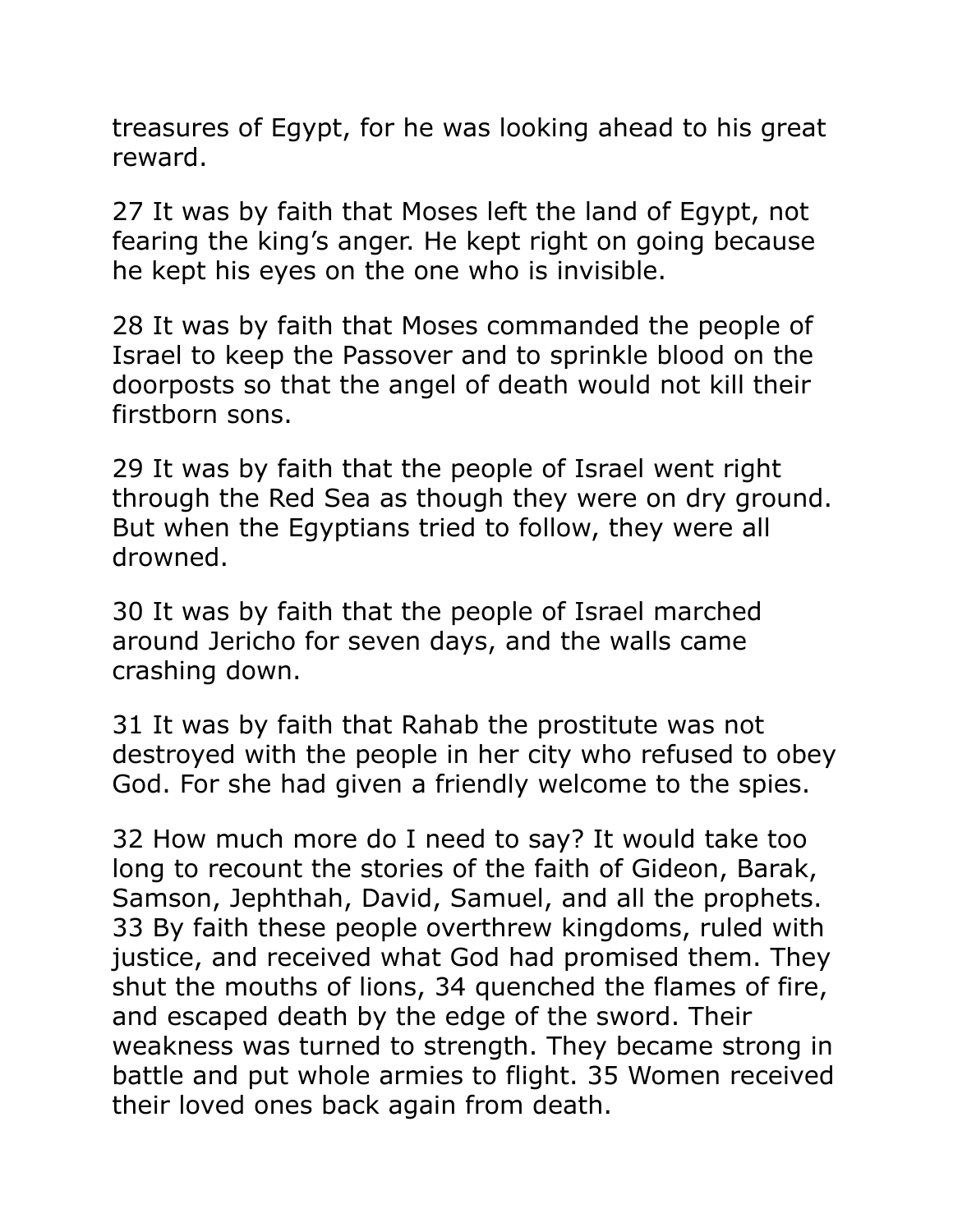But their were others, too, who, though they stood firm in faith, were tortured, refusing to turn from God in order to be set free. They placed their hope in a better life after their resurrection. 36 Some were jeered at, and their backs were cut open with whips. Others were chained in prisons. 37 Some died by stoning, some were sawed in half, and others were killed with the sword. Some went about wearing skins of sheep and goats, destitute and oppressed and mistreated. 38 They were too good for this world, wandering over deserts and mountains, hiding in caves and holes in the ground.

39 All these people have earned our respect and admiration because of their faith, yet none of them received all that God had promised. 40 For God had something better in mind for us, so that they would not reach perfection without us.

AMP because God had us in mind and had something better for us, so that they [these men and women of authentic faith] would not be made perfect [that is, completed in Him] apart from us.

ERV God planned something better for us. He wanted to make us perfect. Of course, he wanted those great people to be made perfect too, but not before we could all enjoy that blessing together.

TPT But now God has invited us to live in something better than what they had—faith's fullness! This is so that they could be brought to finished perfection alongside of us.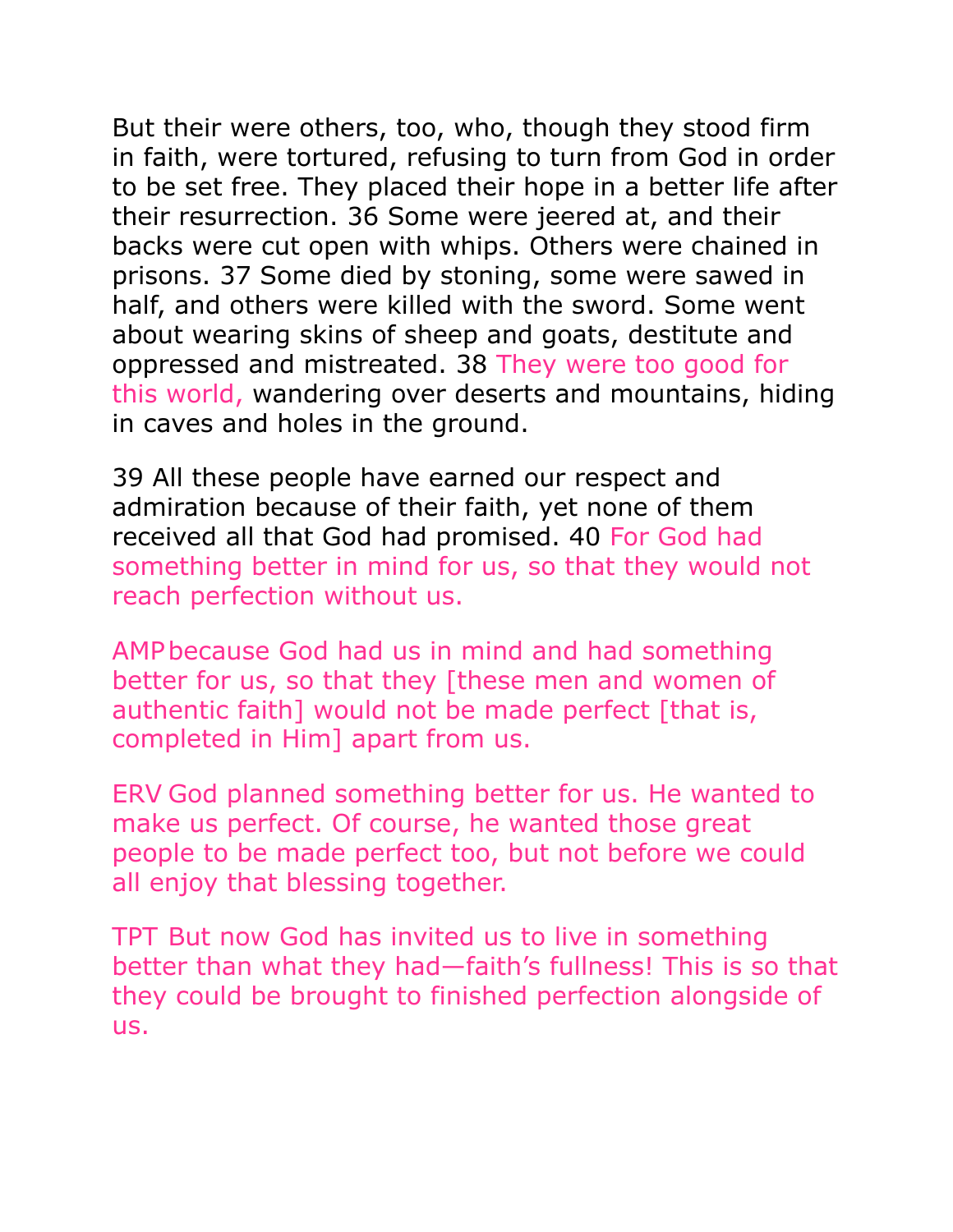VOICE That promise has awaited us, who receive the better thing that God has provided in these last days, so that with us, our forebears might finally see the promise completed.

## HEBREWS 12

Therefore, since we are surrounded by such a huge crowd of witnesses to the life of faith, let us strip off every weight that slows us down, especially the particular sins that trip us up so easily. And let us run with endurance the race God has set before us. 2 We do this by keeping our eyes on Jesus, the champion who initiates and perfects our faith. Because of the joy awaiting him, he endured the cross, disregarding its shame. Now he is seated in the place of honor beside God's throne. 3 Think of all the hostility *he* endured from sinful people; then *you* won't become weary and give up. 4 After all, *you*  have not yet given *your* lives, as He did, in your struggle against sin.

5 And have you forgotten the encouraging words God spoke to you as his children? He said,

"My child, don't make light of the Lord's discipline,

and don't give up when he corrects you.

6 For the Lord disciplines those he *loves*,

and he punishes each one he accepts as his *child*."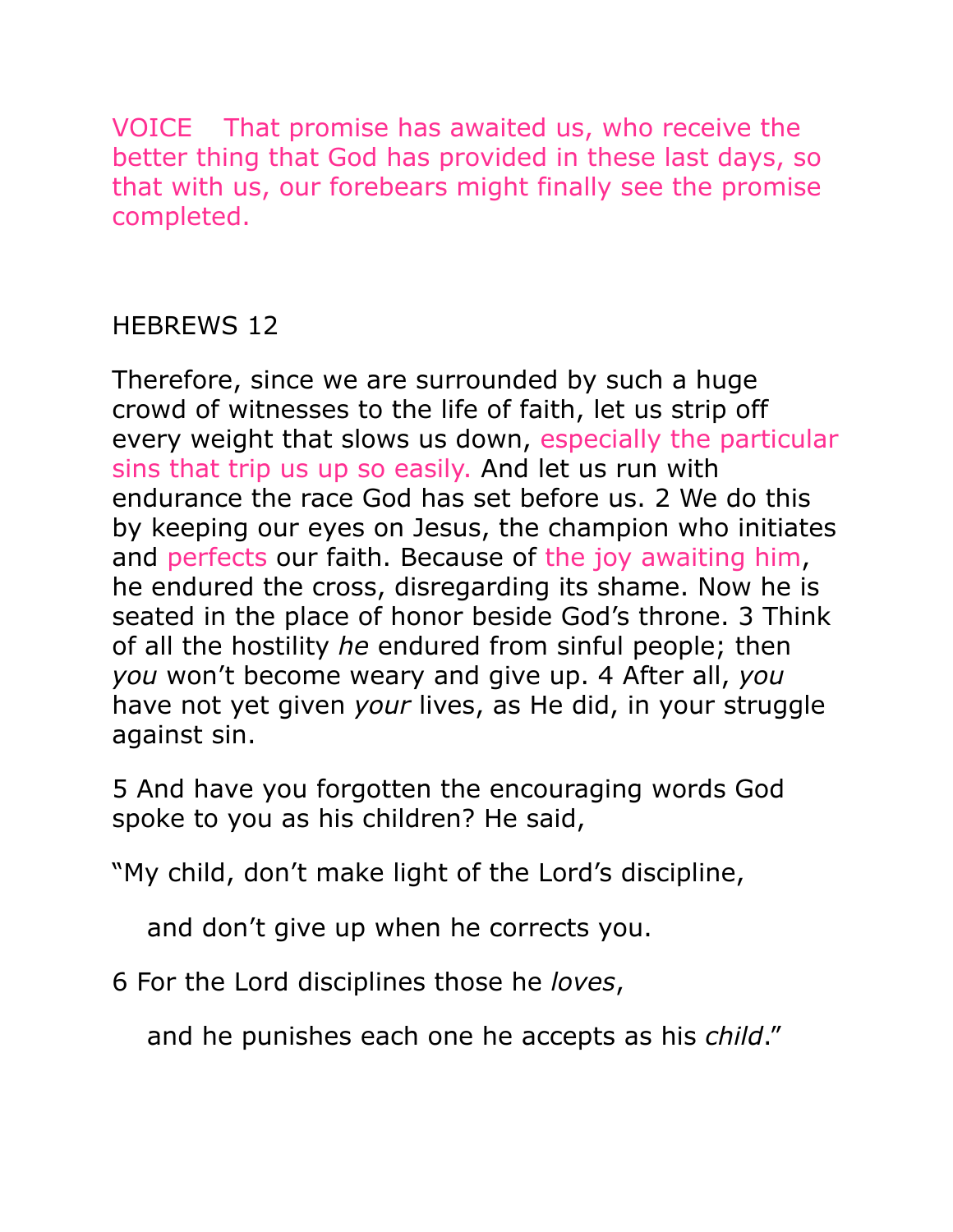7 As you endure this divine discipline, remember that God is treating you as his own children. Who ever heard of a child who is never disciplined by its father? 8 If God doesn't discipline you as he does all of his children, it means that you are illegitimate and are not really his children at all. 9 Since we respected our earthly fathers who disciplined us for this life, shouldn't we submit even more to the discipline of the Father of our spirits, for the sake of eternal life?

10 For our earthly fathers disciplined us for a few years, doing the best they knew how. But God's discipline is always good for us, so that we might share in his holiness. 11 No discipline is enjoyable while it is happening—it's painful! But afterward there will be a peaceful harvest of right living for those who are trained in this way.

12 So take a new grip with your tired hands and strengthen your weak knees. 13 Mark out a straight path for your feet so that those who are weak and lame will not fall but become strong.

14 Work at living in peace with everyone, and work at living a holy life, for those who claim to be Christians but whose lives are unholy will not see the Lord. 15 Be careful that none of you falls short of extending the grace of God toward others in the home group. Watch out that no root of condemnation or unforgiveness gets a chance to sprout and, thereby negatively affects many. 16 Make sure that no one is immoral or godless like Esau, who traded his birthright as the firstborn son for a single meal. 17 You know that afterward, when he wanted his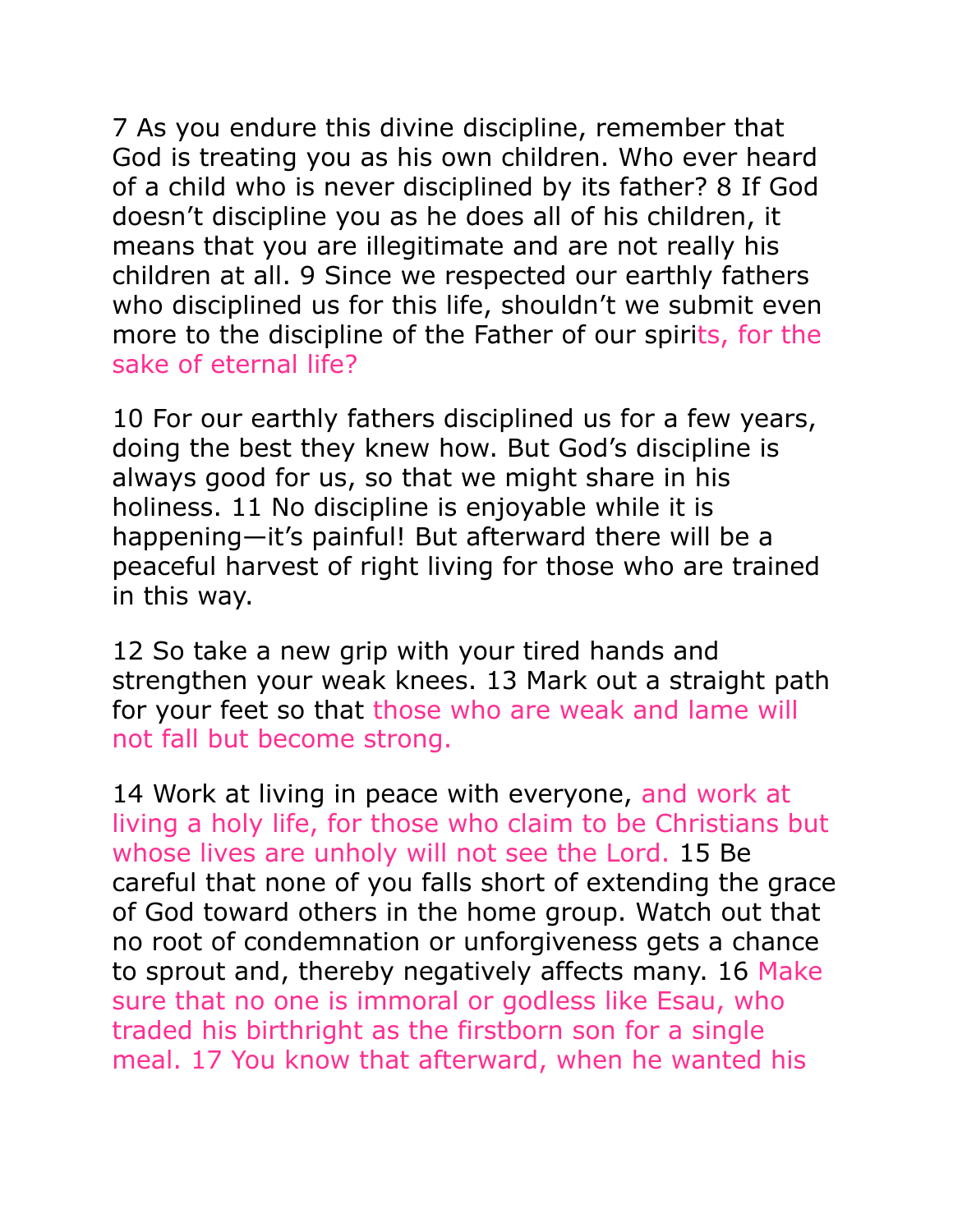father's blessing, he was rejected. It was too late for repentance, even though he begged with bitter tears.

18 You have not come to a physical mountain, to a place of flaming fire, darkness, gloom, and whirlwind, as the Israelites did at Mount Sinai. 19 For they heard an awesome trumpet blast and a voice so terrible that they begged God to stop speaking. 20 They staggered back under God's command: "If even an animal touches the mountain, it must be stoned to death." 21 Moses himself was so frightened at the sight that he said, "I am terrified and trembling."

22 No, you have come to Mount Zion, to the city of the living God, the heavenly Jerusalem, and to countless thousands of angels in a joyful gathering. 23 You have come to the assembly of God's firstborn children, whose names are written in heaven. You have come to God himself, who is the judge over all things. You have come to the spirits of the righteous ones in heaven who have now been made perfect. 24 You have come to Jesus, the one who mediates the new covenant between God and people, and to the sprinkled blood, which speaks of forgiveness instead of crying out for vengeance like the blood of Abel.

25 Be careful that you do not refuse to listen to the One who is speaking. For if the people of Israel did not escape when they refused to listen to Moses, the earthly messenger, we will certainly not escape if we reject the One who speaks to us from heaven! 26 When God spoke from Mount Sinai his voice shook the earth, but now he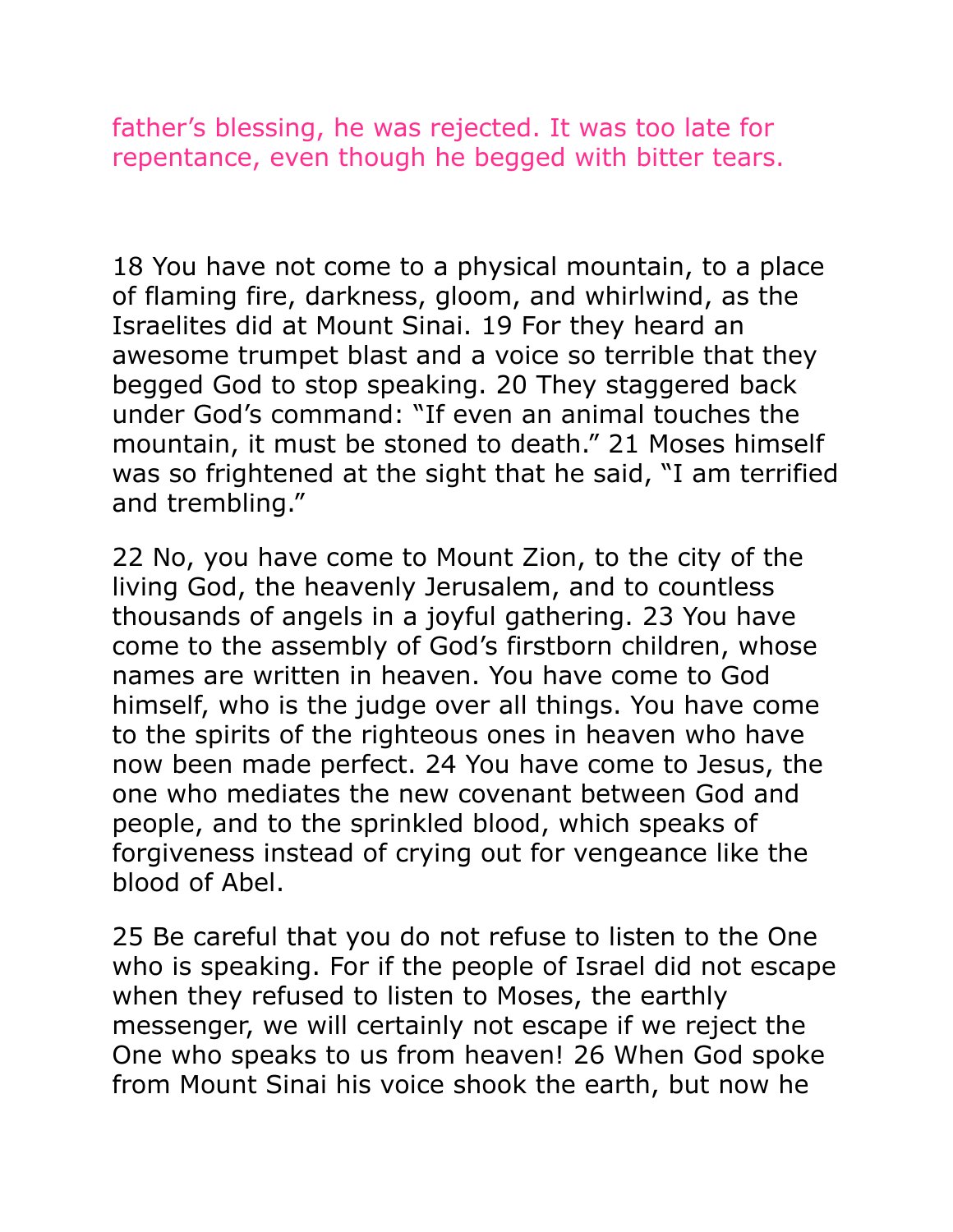makes another promise: "Once again I will shake not only the earth but the heavens also." 27 This means that all of creation will be shaken and removed, so that only unshakable things will remain.

28 Since we are receiving a Kingdom that is unshakable, let us be thankful and please God by worshiping him with holy fear and awe. 29 For our God is a devouring fire.

HEBREWS 13

Keep on loving each other as brothers and sisters.

2 Don't forget to show hospitality to strangers, for some who have done this have entertained angels without realizing it!

3 Remember those in prison, as if you were there yourself. Remember also those being mistreated, as if you felt their pain in your own bodies.

4 Give honor to marriage, and remain faithful to one another in marriage. God will surely judge people who are immoral and those who commit adultery.

5 Don't love money; be satisfied with what you have. For God has said,

"I will never desert you, [leaving you all alone.]

 I will never turn my back on you", [no matter what you may do.]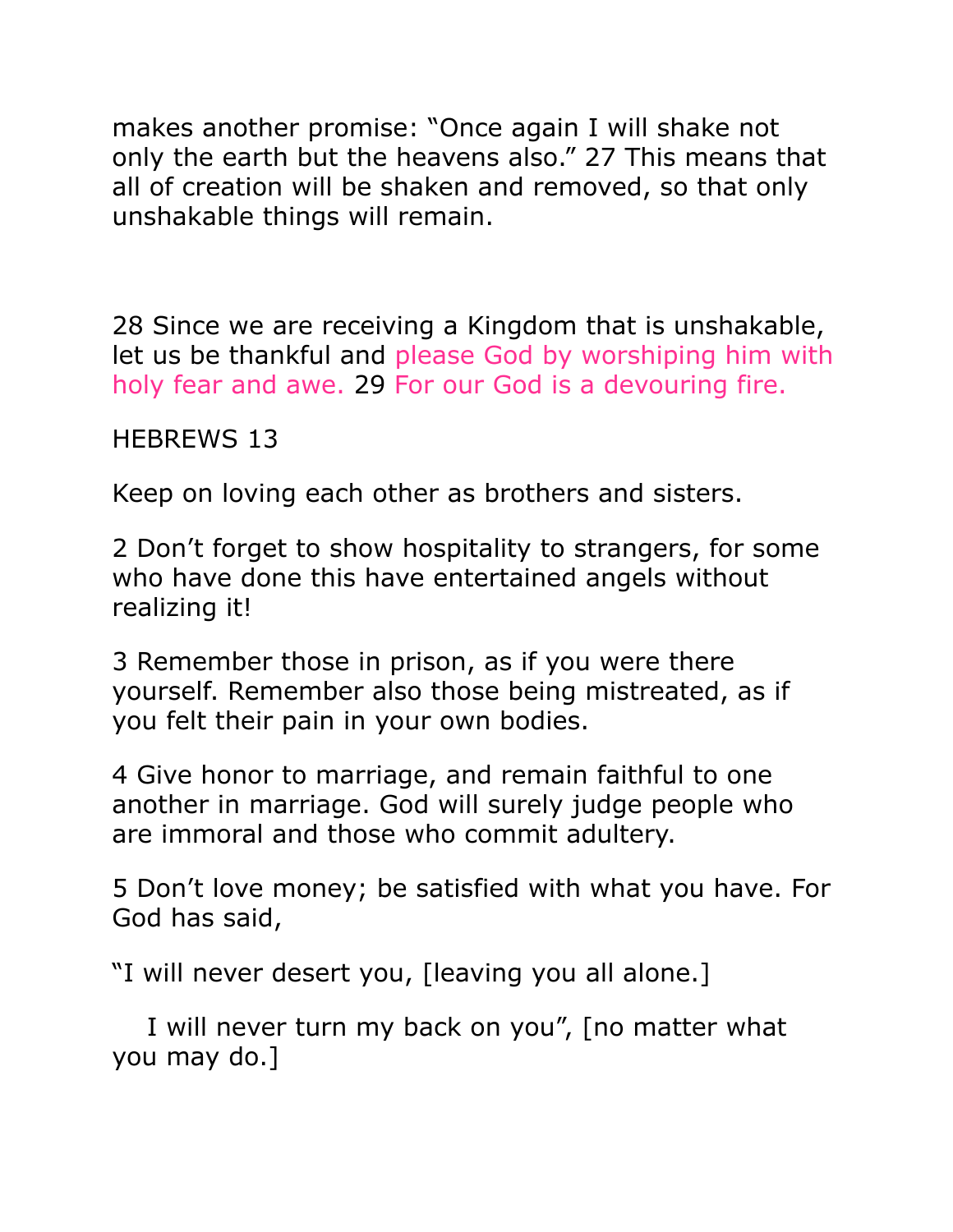6 So we can say with confidence,

"The Lord is my helper,

so I will have no fear.

What can mere people do to me?"

7 Remember your leaders who taught you the word of God. Think of all the good that has come from their lives, and follow their example of faith.

8 Jesus Christ is the same yesterday, today, and forever. 9 So do not be attracted by strange, new ideas. Your strength comes from God's table of **grace**, not from food, which don't help those who are occupied with them [as the priest on OT feast days and rituals].

10 We, believers, have an altar [table of grace] from which the priests who serve the Tabernacle have no right to eat. 11 Under the old system, the high priest brought the blood of animals into the Holy Place as a sacrifice for sin, and the bodies of the animals were burned *outside* the camp. 12 So also Jesus suffered and died outside the city gates [Jesus *had* to die *outside* Jerusalem, because he was not under that authority; outside of the Levitical Law, which could not condemn Him, because He never broke any of it] to make his people holy by means of his own blood. 13 So let us go *out to him* [to His *finished*  work], *outside* the camp [step away from the opinions and lifestyle, etc, of the society around us; outside of the Levitical Law; the Jewish religion; the religious works system], and bear the disgrace he bore. 14 For this world is not our permanent home [Jerusalem was the Jew's city of worship - their location of worship; Jesus did away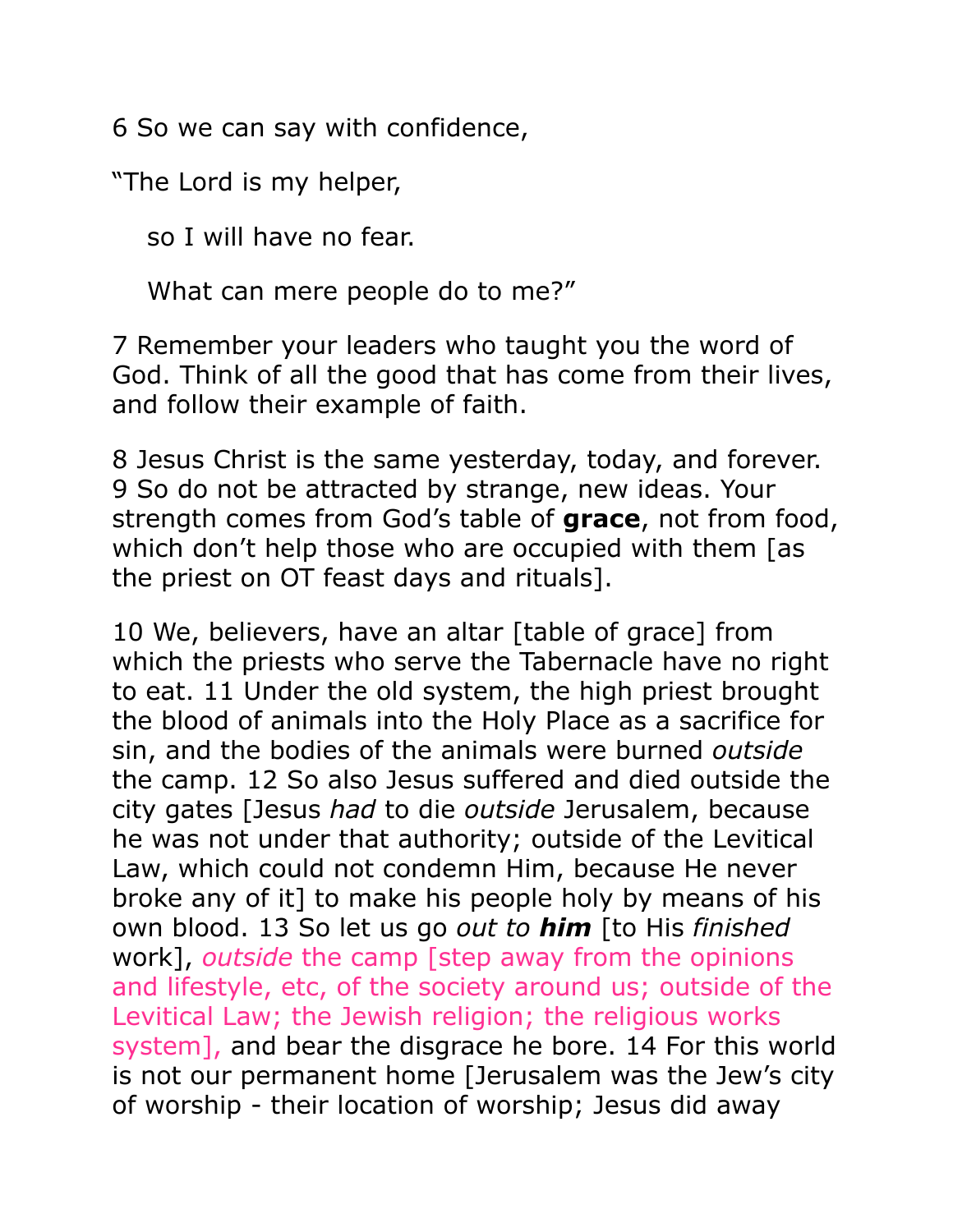with all that; we now worship Him from *any* location]; we are looking forward to the heavenly home yet to come.

15 Therefore, let us offer through Jesus a *continual* sacrifice of praise to God, proclaiming our allegiance to his name.

[Note: If it's a sacrifice, it costs us something. The best praise is the praise that comes from our faith in God during tough times.]

16 And don't forget to do good and to share with those in need. These are the sacrifices that please God.

17 Obey your spiritual leaders, and do what they say. Their work is to watch over your souls, and they are accountable to God. Give them reason to do this with joy and not with sorrow. That would certainly not be for your benefit.

18 Pray for us, for our conscience is clear and we want to live honorably in everything we do. 19 And especially pray that I will be able to come back to you soon.

20 Now may the God of peace—

who raised from the dead our Lord Jesus,

the great Shepherd of the sheep,

and ratified an eternal covenant with his blood—

21 may he equip you with all you need